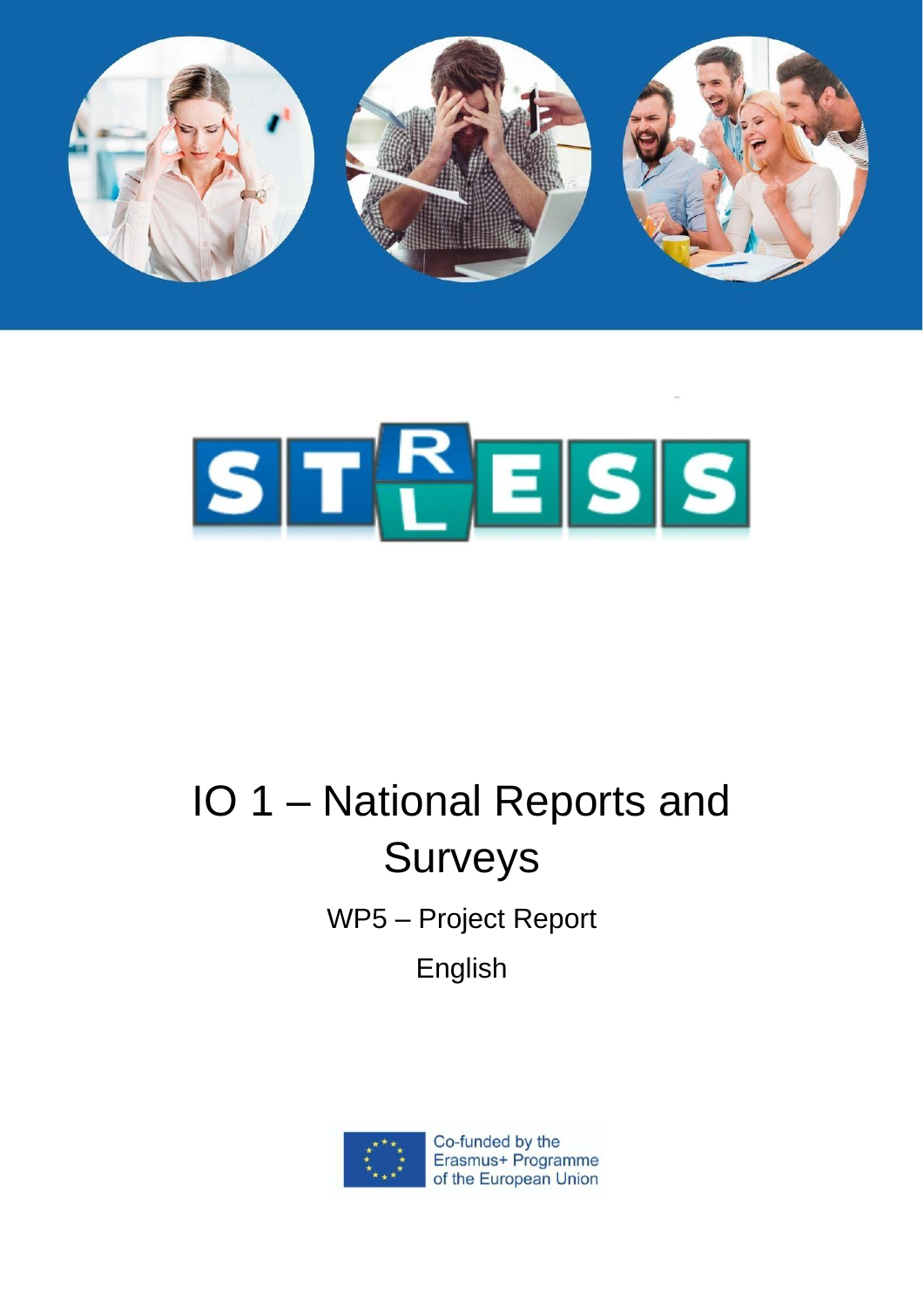



#### **Document control**

| <b>Authors:</b>       | Dr. Nicholas Daniel Derra, Josef |
|-----------------------|----------------------------------|
|                       | Möschl, Rebecca Scheibe (BF/M),  |
|                       | Liubov Kirilova, M.A, Valia      |
|                       | Dankova, M.A. (Happiness),       |
|                       | Mag. Angela Pittl (CIS),         |
|                       | Dr. Paul Schober, Mag. Karin     |
|                       | Lackner (Hafelekar)              |
| <b>Version:</b>       | VЗ                               |
|                       | $IO 1 - WPS$                     |
| Intellectual Output:  |                                  |
| <b>Delivery Date:</b> | 30.09.2021                       |
|                       |                                  |
| <b>Document Type:</b> | WP5 – Project Report             |
| File:                 | IO1-5 Project Report_v3_final    |
|                       |                                  |
| <b>Proofreading:</b>  | n.a.                             |
|                       |                                  |

This document is licensed under CC BY-SA 4.0.

The European Commission support for the production of this publication does not constitute endorsement of the contents which reflects the views only of the authors, and the Commission cannot be held responsible for any use which may be made of the information contained therein.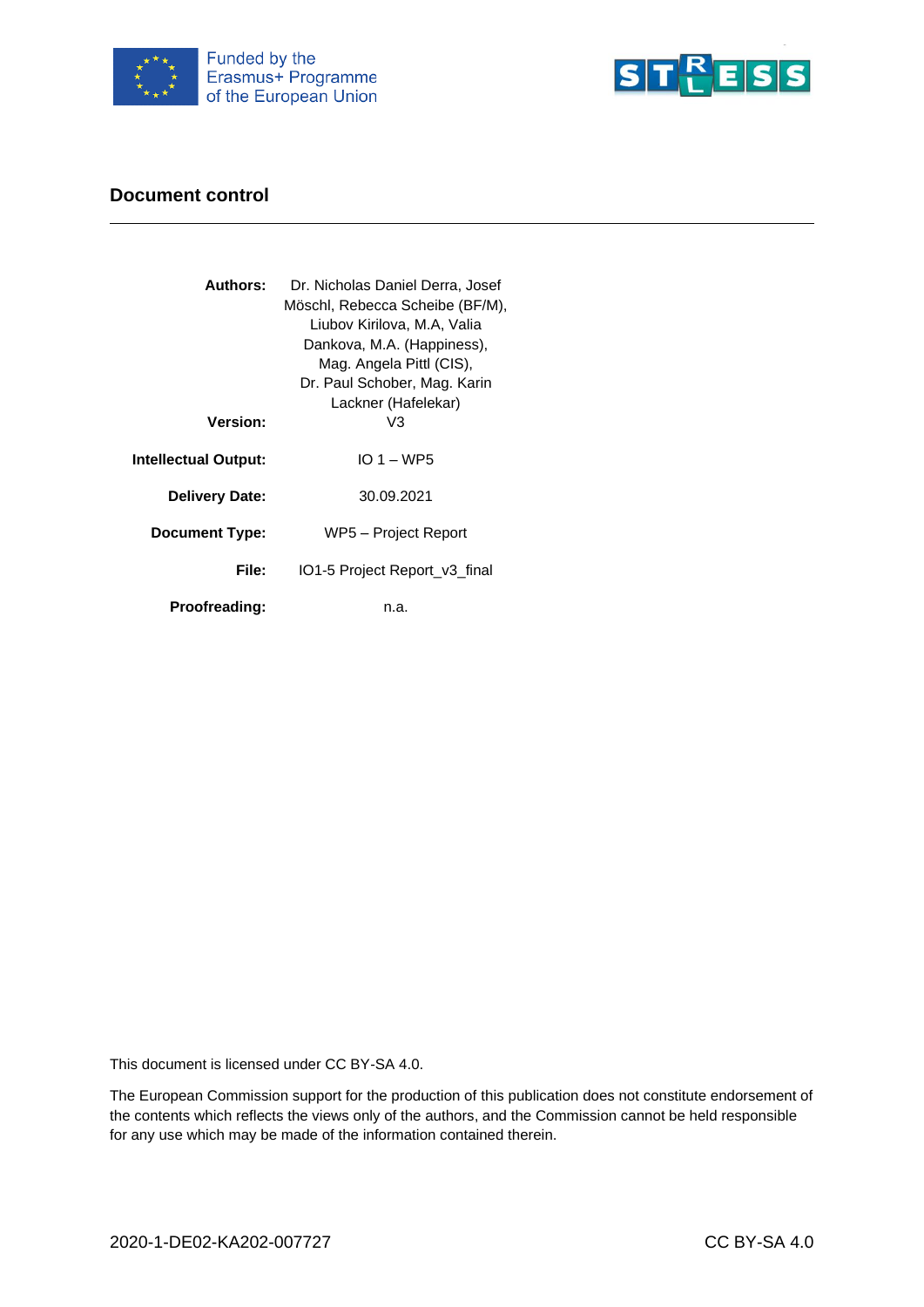



## **Content**

| 1 |     |                                                                          |  |  |
|---|-----|--------------------------------------------------------------------------|--|--|
| 2 |     |                                                                          |  |  |
|   | 2.1 |                                                                          |  |  |
|   | 2.2 |                                                                          |  |  |
|   | 2.3 |                                                                          |  |  |
|   | 2.4 |                                                                          |  |  |
| 3 |     |                                                                          |  |  |
|   | 3.1 |                                                                          |  |  |
|   | 3.2 |                                                                          |  |  |
|   | 3.3 |                                                                          |  |  |
|   | 3.4 |                                                                          |  |  |
|   | 3.5 |                                                                          |  |  |
| 4 |     |                                                                          |  |  |
|   | 4.1 |                                                                          |  |  |
|   | 4.2 |                                                                          |  |  |
|   | 4.3 |                                                                          |  |  |
|   | 4.4 | Specific inputs for Training for Company Digital Stress Coaches (IO4) 25 |  |  |
| 5 |     |                                                                          |  |  |
| 6 |     |                                                                          |  |  |
| 7 |     |                                                                          |  |  |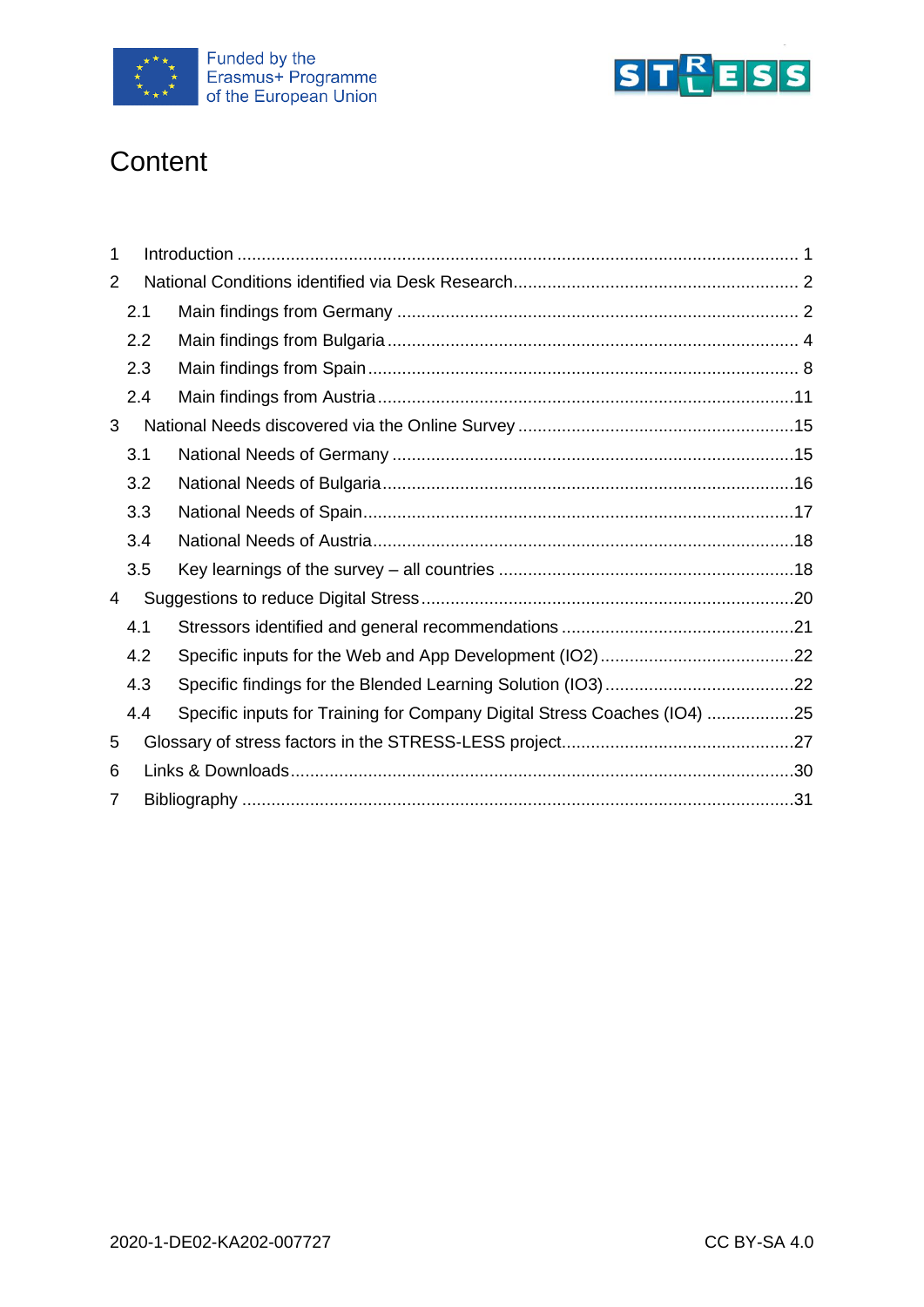



## <span id="page-3-0"></span>**1 Introduction**

In the STRESS-LESS project, we address the question of how to deal with digital stress in a changed working world, how employees suffer from it and, of course, how we can reduce the negative effects of digital stress.

Our direct target groups are companies, project partners and national stakeholders, especially managing directors, executives, and employers. Indirect target groups are other institutions and organisations working in the sector of corporate health care or on developing apps/tools for digital stress management and prevention.

As part of IO1, all partners involved have produced a Desk Research Report to gain insight into national circumstances and to identify potential stakeholders and implementing partners. The transferability potential is high: Other organisations, working in the field of reducing stress at work and managing and preventing digital stress may use the research results from the national reports. In a next step, we conducted an Online Survey in all partner countries to gain an even deeper insight into the matter of "stress due to digitalisation". The methodology for the Online Surveys can also be applied in other countries to widen the base of comparative results.

In a next step all partners developed a National Adaption Plan, where we summarised the most important results of the Desk Research and the Online Survey for our country, with a special focus on our national needs. This should enable our stakeholders and implementation partners to get a good overview in order to support us in the implementation in the best possible way. As part of the National Adaption Plans, we collected inputs for the Web and App Development to inform IO2, we presented the most important findings for the Blended Learning Solution, to inform IO3 and we summarised first inputs for Training for Company Digital Stress Coaches, to inform IO4.

The National Adaptation Plan serves as an internal document that is constantly being expanded by each project partner to be able to prepare the national implementation measures well in advance and to be able to implement them later together with their stakeholders and implementation partners. The recommendations of all partners are summarised in this Project Report in chapter 4: Suggestions to reduce Digital Stress.

In the current Project Report, all the results that we have collected in the above-mentioned studies are accumulated to make the results achieved so far accessible to a broad public. The focus is on the exchange with the respective national stakeholders and implementation partners, who are given a good overview of the overall situation in the four participating countries. They are encouraged to contribute their own experiences and recommendations at an early stage in order to optimise the subsequent implementation of the project results in the partner countries.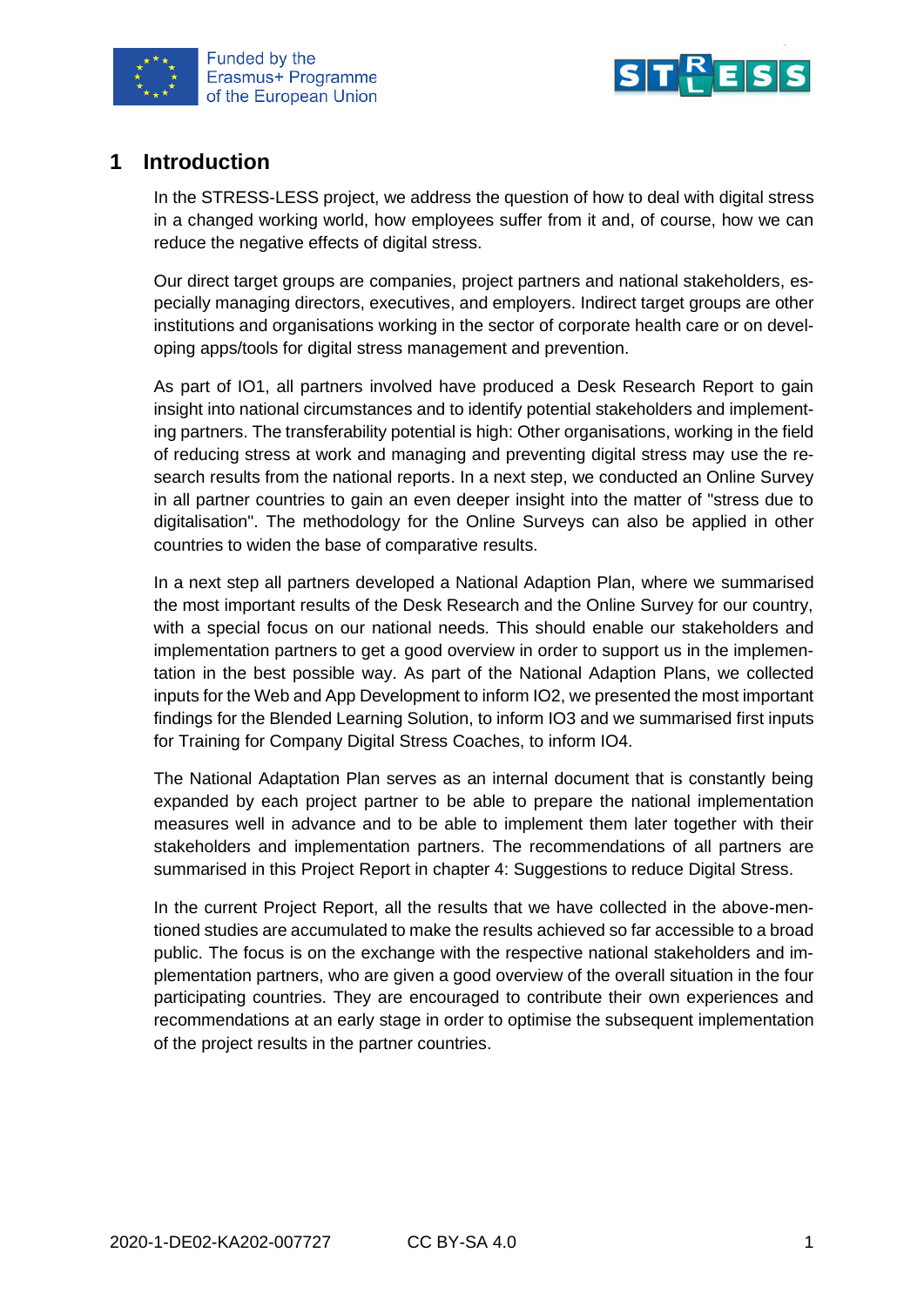



## <span id="page-4-0"></span>**2 National Conditions identified via Desk Research**

Right at the beginning of the project, the partner organisations from Germany, Bulgaria, Spain and Austria worked on detailed desk research to get an overview of the initial situation in each country. Full versions of national Desk Research reports are available for download (see section Links & Downloads). In this chapter we present the most important findings:

#### <span id="page-4-1"></span>**2.1 Main findings from Germany**

The topic of "digital stress" has become extremely popular in Germany during last 5 to 10 years. Initially, there were mainly trade unions and academics who tried to raise awareness regarding this issue and emphasise its importance for personal well-being as well as the economy as a whole. At presence, there is a wide range of foundations, health insurance companies, associations and entrepreneurs dealing with the issue of digital stress. Particularly noteworthy are the Health and Work Initiative (iga) and the Initiative for Mental Health in the Workplace (psyGA). Nevertheless, German SMEs lack the knowhow to make profitable use of the potential of digital technologies for themselves, mainly due to ignorance and a lack of awareness of the topic.<sup>1</sup>

Studies with empirical data analyses on digital stress have been conducted in Germany for only a short time. Gimpel et al. $<sup>2</sup>$  conducted a survey of 5,005 German employees</sup> showing that German workers use at least eleven different technologies and media on average every week. In addition to the five international known technostress creators defined by Tarafdar<sup>3</sup>, techno-uncertainty, -insecurity, -overload, -invasion and -complexity, they further found seven more specific for Germany (invasion of privacy, interruptions, performance control, non-availability, role ambiguity, unreliability, and no sense of achievement). We also refer to the survey from Riedl<sup>4</sup> revealing that the higher the digital stress, the more pronounced are emotional exhaustion, dissatisfaction at work, general workload, and depressive symptoms. Since 2020, the Corona pandemic has accelerated existing developments in Germany. Work-life conflict (especially among younger workers), interpersonal interaction, and poor technical equipment were major issues during the pandemic. However, employees are usually left alone with these concerns. In fact, many employees have been sent into home office and into dealing with digital technologies completely unprepared. Detailed information on how the situation is developing among employees of SMEs is not yet available.

Appropriate countermeasures are still rare, as German legislation and companies are only slowly adapting to the changes in the workplace. Although the German legal system provides for legal protection against mental hazards, it lacks clear legal regulations of

<sup>1</sup> see: Leyh, C., & Bley, K. (2016): Digitalisierung: Chance oder Risiko für den deutschen Mittelstand?–Eine Studie ausgewählter Unternehmen. HMD Praxis der Wirtschaftsinformatik, 53(1).

<sup>2</sup> see: Gimpel, H., Lanzl, J., Regal, C., Urbach, N., Wischniewski, S., Tegtmeier, P., ... & Derra, N. D. (2019): Gesund digital arbeiten?!: Eine Studie zu digitalem Stress in Deutschland.

<sup>3</sup> see: Tarafdar, M., Tu, Q., Ragu-Nathan, B. S., & Ragu-Nathan, T. S. (2007): The impact of technostress on role stress and productivity. *Journal of management information systems*, *24*(1).

<sup>4</sup> see: Riedl, R., Fischer, T., Kalischko, T., Reuter, M. (2020): Digitaler Stress – Eine Befragungsstudie im deutschsprachigen Raum.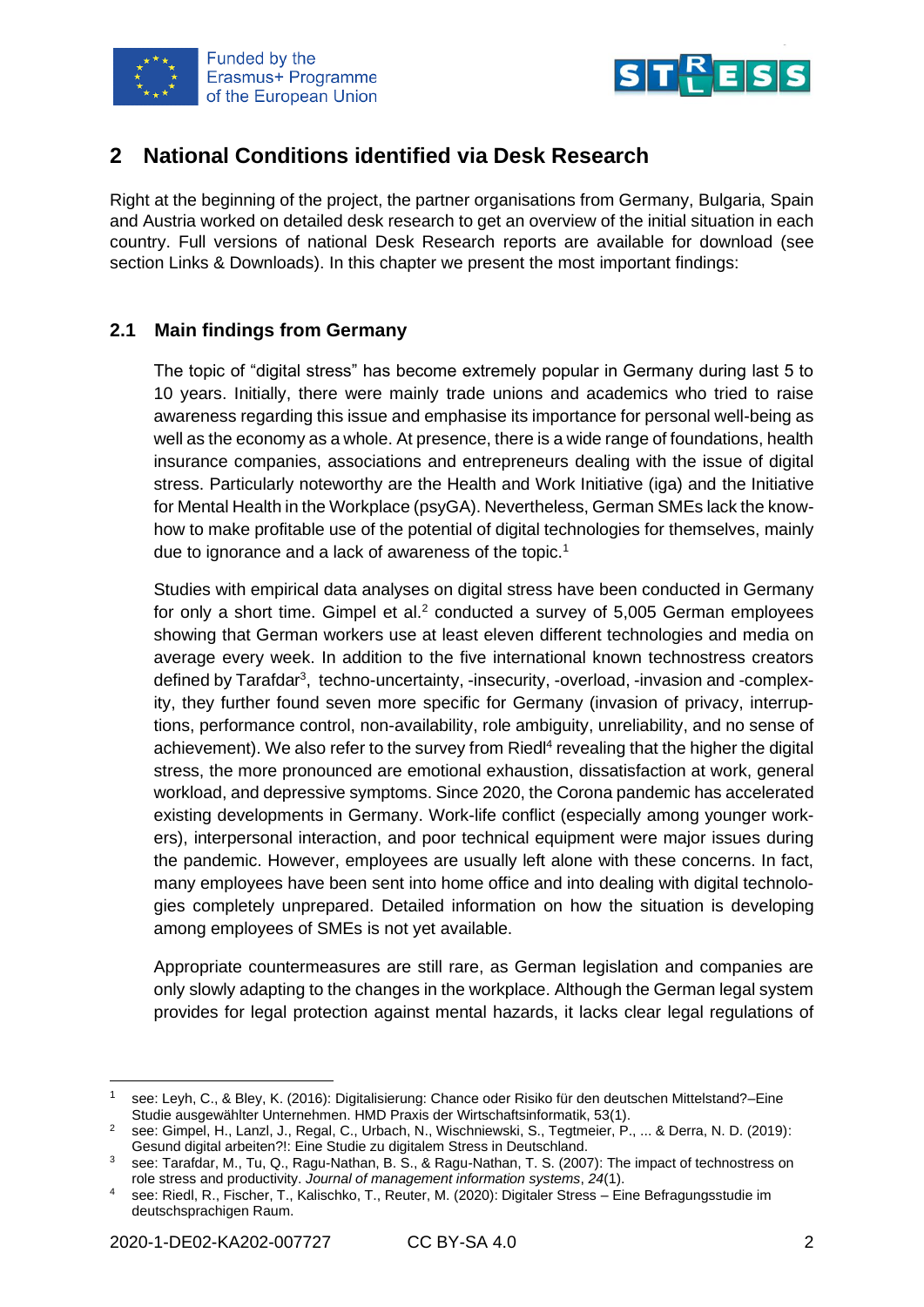



working hours, occupational safety and data protection when working with digital technologies and in home office. Existing initiatives, apps and education programmes are not tailored to the needs of SMEs and have several gaps regarding the availability, contents, and awareness. The five internationally recognised technostress creators are in part insufficiently addressed. Other identified technostress factors at the national level, in particular performance control, unreliability, and invasion of privacy, are not addressed at all. Due to the low awareness of German SMEs for the negative consequences of digital stress, suitable courses have so far only had a niche existence.

A comprehensive programme for dealing with digital technologies should therefore include all the beforementioned topics. Further suggestions for training content are virtual communication, digital competence and dealing with media, leadership, and conflict management, as well as self- and time management. Trainings should also be flexible enough to be adapted by any organisation. Especially occupational psychologists, accident and health insurers, government agencies, as well as exchange of experience within the company play a central role in the implementation of the respective measures.

In summary, it can be stated that a holistic approach that would really tackle the problem of digital stress and home office does not exist in Germany at any level. This has a particular impact on SMEs, which lack the resources and knowledge to harness the potential of digital technologies. Even though this problem does not only concern Germany, it is of particular importance to raise awareness of this issue among German employees as well as employers. As the issue is already widespread among employees, special attention should be paid to employers to illustrate that lower levels of technostress go along with competitive advantages caused by stronger job performance and employees' loyalty.

#### **Legal Framework for Home Office in Germany**

At present, there is no legal entitlement to a home office in Germany, as there is in other countries such as the Netherlands. The question whether working from home is possible for employees is generally decided by the employer. Hence, employees cannot demand that the company allows them to work from home. Due to the Corona pandemic, there was only a temporary regulation until 30 June 2021 to allow employees to work from home in case of office work or comparable activities. A study in 2020 on the Corona pandemic and home office revealed that the way people deal with the changed situation is very individual. For example, people with management responsibilities are more accustomed to digital work, people with children suffer more and people with experience or confidence in dealing with digital technologies and media cope better with the home office situation<sup>5</sup>. However, even without a legal right to perform home office, the requirements of labour law must be complied with.

<sup>5</sup> see: Gimpel, H., Bayer, S., Lanzl, J., Regal, C., Schäfer, R., & Schoch, M. (2020). Digitale Arbeit während der COVID-19-Pandemie. Eine Studie zu den Auswirkungen der Pandemie auf Arbeit und Stress in Deutschland.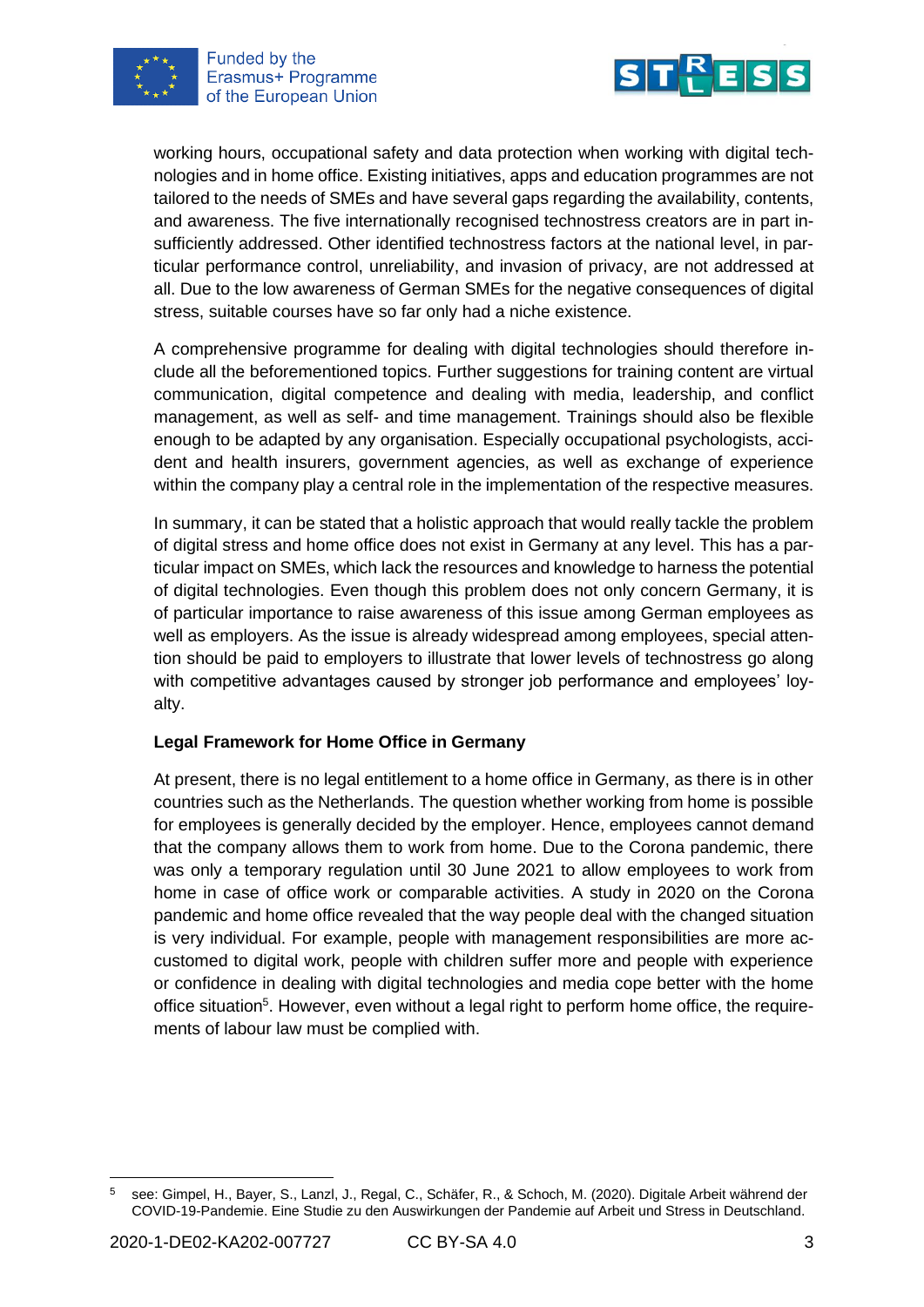



In particular, regulations on occupational health and safety, data protection, and working time regulations play a crucial role here. $6$ 

- Working Hours Act: the regulations on maximum working hours, rest breaks and rest periods as well as the prohibition of work on Sundays and public holidays shall be adhered to. The employer should therefore ensure compliance with these regulations and enable appropriate time recording.
- Occupational health and safety: the employer must carry out risk assessments and initiate possible occupational health and safety measures. Even though this does not imply a duty to control the home office workplace, it requires a comprehensive questioning of the circumstances, as well as an adequate instruction of the employees.
- Data protection: the employer must ensure appropriate data protection precautions when setting up a home office workplace.

In 2020, the German Labour Minister Hubertus Heil tried to push through a legal right to 2 days of home office per month (which corresponds to 24 days per year) but failed due to the resistance of employers. This law would have forced companies to grant home office to their employees to a limited extent unless there is an urgent operational reason. Moreover, it would have also extended the scope of the statutory accident insurance. The insurance normally covers the journey from home to work. Because this route does not exist in the home office, in future the journey to and from school or nursery will also be insured to ensure better compatibility between family and work.<sup>7</sup> It remains to be seen whether there will be a majority for a comprehensive law regulating home office in the future.

#### <span id="page-6-0"></span>**2.2 Main findings from Bulgaria**

The Job Demands-Resources Model of Bakker, Demerouti and Verbeke (Bakker, 2004)<sup>8</sup> shows how stress can be caused in the work environment. The model differentiates between job demands and resources, which can be physical, psychological, social, or organisational aspects of the job. While job demands are the required efforts or skills, the resources help achieve the goals. According to the model (Bakker, 2007)<sup>9</sup> occupational stress is a response to imbalance between demands on the individual and the resources he or she has to deal with those demands. There are two ways that digitalisation affects this model:

 $6$  see: Haufe (2021): Was bei Homeoffice-Regelungen zu beachten ist; online available: https://www.haufe.de/personal/arbeitsrecht/homeoffice-was-beim-arbeiten-von-zuhause-zu-beachtenist\_76\_301172.html

<sup>7</sup> see: Bund Verlag (2020): Kommt endlich ein Anspruch auf Homeoffice? online available: https://www.bundverlag.de/aktuelles~Kommt-endlich-ein-Anspruch-auf-Homeoffice-~.html

<sup>8</sup> Bakker, A. B. (2004): Using the job demands resources model to predict burnout and performance. Human Resource Management, 43, pp. 83-104

<sup>9</sup> Bakker, A. B. (2007): The job demands-resources model: State of the Art. Journal of Managerial Psychology(22), pp. 309-328.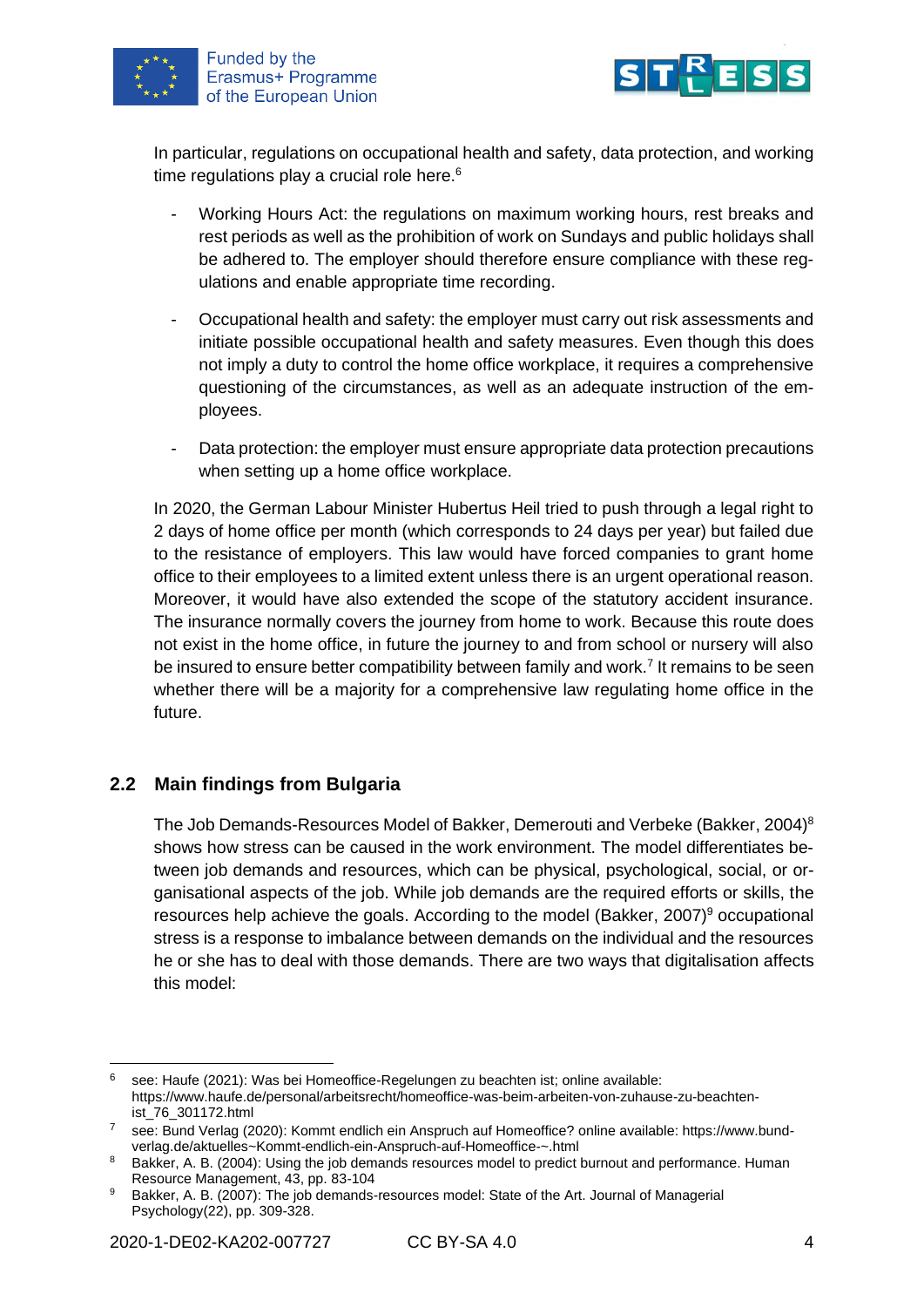

Funded by the Erasmus+ Programme of the European Union



- either by intensifying existing job demands: work-overload and interruptions (Yun, 2012)<sup>10</sup>, excessive working hours (Cox, 2015)<sup>11</sup>, role ambiguity and job insecurity (Knani, 2013)<sup>12</sup>;
- or by causing new types of demands: tele pressure (Barber, 2015)<sup>13</sup>; permeability (Leung, 2011)<sup>14</sup>; ICT hassles (Day, 2012)<sup>15</sup>; response expectations, availability, learning, lack of control, employee monitoring and poor communication (Pfaffinger,  $2020$ <sup>16</sup>; increased amount of information in the digital environment (Cox,  $2015)^{17}$ .

Stress of digitalisation and digitalisation anxiety also have proven negative effect onto the health and wellbeing of employees. For example, increased digital work has negative effect on work-life balance (Cox, 2015)<sup>18</sup>; digitalisation is associated with high levels of uncertainty (Pfaffinger,  $2020$ <sup>19</sup>, the cortisol released due to stress has negative effect on health; perceived lack of autonomy and pressure from superiors for performance also negatively affects wellbeing (Cox, 2015)<sup>20</sup>.

About COVID-19 pandemic effects there is not much local research data for Bulgaria, but we have found the following info: According to a short survey of the National Statistical Institute of Bulgaria<sup>21</sup>, in November 2020 18% of the companies that have participated in the survey have stated that they are using distant work (home office) for their employees. According to another research, in April 2020 - 10% of the employees have worked one week from home and one week from the office, while 8% of the employees work 100% from home.

One of the most notable social phenomena of 2020 was that COVID 19 pandemic brought to the surface or at least made more visible a number of new division lines in the Bulgarian society: whether COVID is real or a scam, whether it was artificially created

 $^{20}$  Ibid p.5.

<sup>&</sup>lt;sup>10</sup> Yun, H. K. (2012): A new open door: The smartphone's impact on work-to-life conflict, stress, and resistance. International Journal of Electronic Commerce, 16(4), pp. 121-152.

<sup>&</sup>lt;sup>11</sup> Cox, A. (2015, 07 15): Scoping study for a foresight on new and emerging occupational safety and health (OSH) risks and challenges; online available: Publications Office of the European Union:

https://op.europa.eu/en/publication-detail/-/publication/37e59a3f-08aa-4472-872a-3daf0cc9305d/language-en <sup>12</sup> Knani, M. (2013): Exploratory study of the impacts of new technology implementation on burnout and

presenteeism. International Journal of Business and Management, 8(22), pp. 92-97. <sup>13</sup> Barber, L. K. (2015): Please respond ASAP: Workplace telepressure and employee recovery. Journal of Occupational Health Psychology, 20(2), pp. 172-189.

<sup>14</sup> Leung, L. (2011): Effects of ICT connectedness, permeability, flexibility, and negative spillovers on burnout and job and family satisfaction. Human Technology: An Interdisciplinary Journal on Humans in ICT Environments, 7(3), pp. 252 (250-267).

<sup>15</sup> Day, A. P. (2012): Perceived information and communication technology (ICT) demands on employee outcomes: The moderating effect of organizational ICT support. Journal of Occupational Health, 17(4), pp. 473-491.

<sup>16</sup> Pfaffinger, K. (2020): Changing Forms of Stress as an Outcome of a Digitalised Work. München: Ludwig-Maximilians-Universität

 $17$  Ibid p.5.

 $18$  Ibid p.5.

<sup>19</sup> Ibid p.6.

National Statistical Institute. (2020): NSI.bg; online available: Retrieved 01 11, 2021, from ДЕЙНОСТ И СЪСТОЯНИЕ НА НЕФИНАНСОВИТЕ ПРЕДПРИЯТИЯ В УСЛОВИЯТА НА ИЗВЪНРЕДНО ПОЛОЖЕНИЕ И ПОСЛЕДВАЛАТА ЕПИДЕМИЧНА ОБСТАНОВКА ПРЕЗ НОЕМВРИ 2020 ГОДИНА: https://www.nsi.bg/sites/default/files/files/pressreleases/ACT\_NF2020-11\_covid.pdf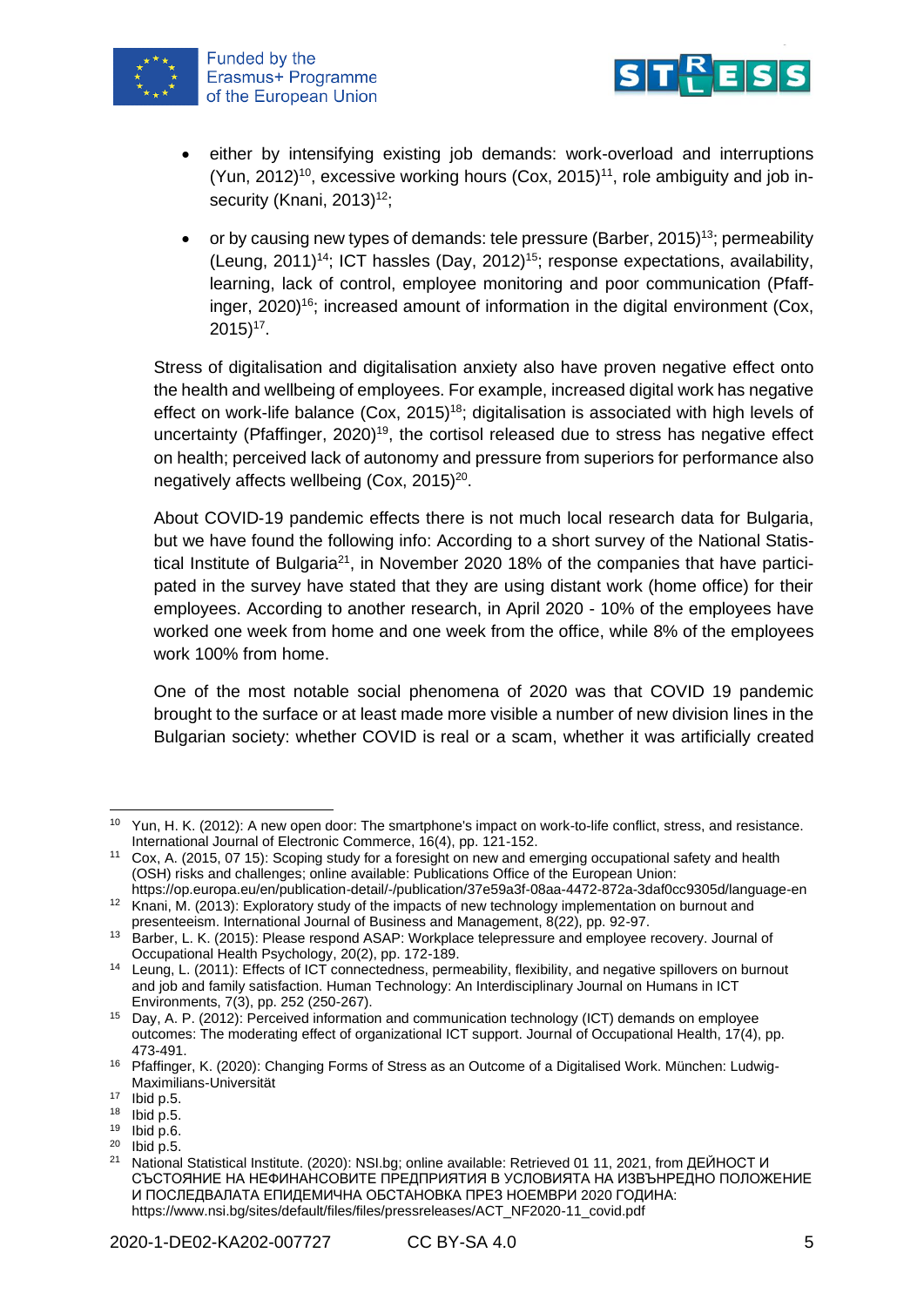



(ALPHA Research,  $2020)^{22}$ , whether measures are too little or too much restrictive (Gallup International - Bulgaria)<sup>23</sup>, 2020, whether masks should be obligatory or not (ALPHA Research, 2020)<sup>24</sup>, about freedom of expression, data protection, human rights and s.o.

In Bulgaria COVID-19 has a significant negative effect on the activities of economic entities and on the economy of the country. 79% of the companies have suffered economical loss, mostly the SMEs (ALPHA Research, 2020)<sup>25</sup>.

The Department of Psychology at the Institute for Population and Human Studies at the Bulgarian Academy of Sciences (IPHS-BAS) in March 2020 implemented a study of stress responses and ways of dealing with it in the conditions of spreading coronavirus infection in Bulgaria. Here are some interesting findings from it:

- The most affected by the negative processes are currently active women, from the capital, with a home office mode of work.
- People are more concerned about the economic consequences than the threat of infection with coronavirus.
- The levels of optimism are highest among people working from the office and lowest in people, working fulltime from home. (ИИНЧ-БАН, 2020)<sup>26</sup>

Bulgarian law covers health and safety both regarding the digital workplace and home office. The main legislation in the field of labour and health on the workplace is the following:

The LAW ON HEALTH AND SAFETY OF WORKING CONDITIONS<sup>27</sup> defines a number of risks for human health on the workplace, which have to be evaluated. Among them are some risks, which can be related to digitalisation and/or stress:

- ergonomic organisation of the workplace and fixed position of the body for a long time during the working day
- safety of the equipment
- neuro-psychological pressure complexity or responsibility of the performed tasks, deadlines, visual tension, need for concentration and decision-making

<sup>&</sup>lt;sup>22</sup> ALPHA Research. (2020): НЕГАТИВНА РАВНОСМЕТКА ЗА 2020-ТА ПОД ЗНАКА НА КОВИД-19. ОПТИМИЗЪМ ЗА 2021 В ОЧАКВАНЕ НА ВАКСИНА И ИКОНОМИЧЕСКО ВЪЗСТАНОВЯВАНЕ; online available: Retrieved 01 13, 2021, from https://alpharesearch.bg/post/974-negativna-ravnosmetka-za-2020-tapod-znaka-na-kovid-19.html

<sup>23</sup> Gallup International - Bulgaria. (2020): Българите подкрепят отваряне на 21 декември; online available:Retrieved 01 13, 2021, from https://www.gallup-international.bg/44194/bulgarians-support-the-21stdecember-easing-of-measures/

<sup>&</sup>lt;sup>24</sup> ALPHA Research. (2020): НЕГАТИВНА РАВНОСМЕТКА ЗА 2020-ТА ПОД ЗНАКА НА КОВИД-19. ОПТИМИЗЪМ ЗА 2021 В ОЧАКВАНЕ НА ВАКСИНА И ИКОНОМИЧЕСКО ВЪЗСТАНОВЯВАНЕ; online available: Retrieved 01 13, 2021, from https://alpharesearch.bg/post/974-negativna-ravnosmetka-za-2020-tapod-znaka-na-kovid-19.html

<sup>25</sup> ALPHA Research. (2020): ОТРАЖЕНИЕ НА КРИЗАТА С КОРОНАВИРУСА ВЪРХУ БЪЛГАРСКИТЕ ГРАЖДАНИ И СТОПАНСКИТЕ СУБЕКТИ. ЧАСТ I; online available: Retrieved 01 13, 2021, from https://alpharesearch.bg/post/967-otrajenie-na-krizata-s-koronavirusa-vurhu-bulgarskite-grajdani-i-stopanskitesubekti.html?lang=bg

<sup>&</sup>lt;sup>26</sup> ИИНЧ-БАН. (2020, 03 29): Института за изследване на населението и човека на Българската академия на науките; online available: http://www.bas.bg/. Retrieved 01 15, 2021, from http://www.bas.bg/2020/03/29/

<sup>&</sup>lt;sup>27</sup> ЗАКОН ЗА ЗДРАВОСЛОВНИ И БЕЗОПАСНИ УСЛОВИЯ НА ТРУД. (2017, 12 5): online available: Retrieved from https://lex.bg/laws/ldoc/2134178305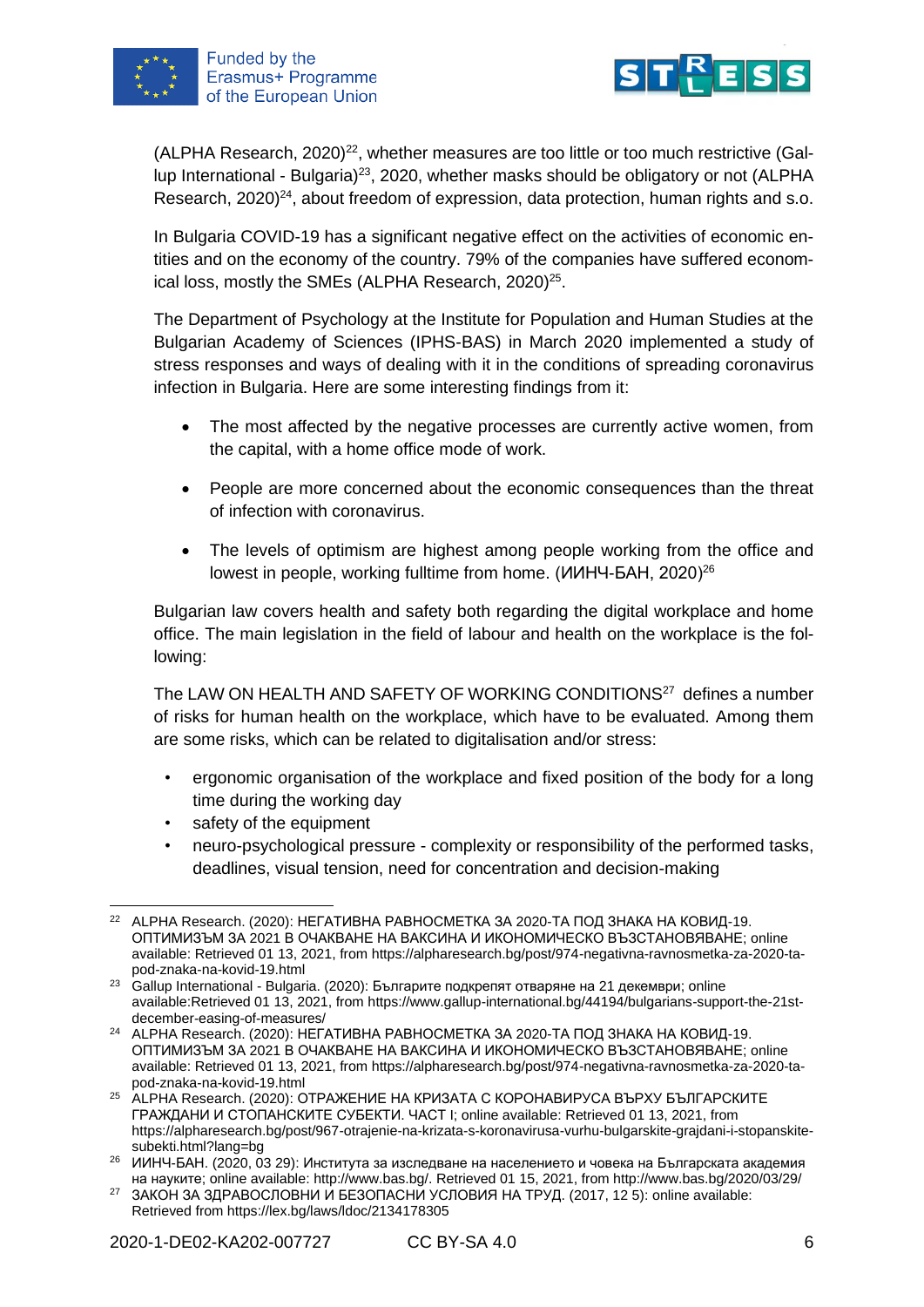



- adequate training of the people for doing the job
- organisational factors that can create stress

Ordinance № 7 of 15.08.2005<sup>28</sup> on the minimum requirements for ensuring healthy and safe working conditions when working with video displays defines the main requirements for employers, regarding the conditions of work with video displays. According to the ordinance the employers have to evaluate the risks and take precautions to guard the employees from problems with: eyesight; muscular-skeletal system and psychological stress.

ORDINANCE № 15 OF 31 MAY 1999 ON THE CONDITIONS, PROCEDURE AND RE-QUIREMENTS FOR THE DEVELOPMENT AND INTRODUCTION OF PHYSIOLOGI-CAL REGIMES OF WORK AND REST AT WORK<sup>29</sup> requires employers to develop physiological regimes of work and rest at work, which is seen among others as a means towards alleviating psychological stress.

The conditions and the order for introduction of home and / or remote work are regulated in Chapter Five, Section VIII "a" and "b" of the Labour Code. (КОДЕКС НА ТРУДА, 2020)<sup>30</sup> The conditions and the order for variable working hours are regulated in art. 139, para. 2 and 3 of the Labour Code and in Art. 4a and Art. 6 of the Ordinance on working hours, breaks and vacations. (НАРЕДБА ЗА РАБОТНОТО ВРЕМЕ, ПОЧИВКИТЕ И ОТПУСКИТЕ, 2020)<sup>31</sup>

In the field of education and training there are many short-term trainings, offered by different business training organisations in stress and stress management. The main topics in these trainings are usually:

- Stress and types of stressors;
- Stress in the workplace nature, sources of occupational stress;
- Strategies for dealing with stress (methods and techniques)

The trainings are not focused on digital stress. They are more general and as such the trainees can use the training content to overcome also digital stress, but more indirectly. There is a definitive lack of specialised tools addressing stress from digitalisation.

<sup>28</sup> НАРЕДБА № 7 ОТ 15 АВГУСТ 2005 Г. ЗА МИНИМАЛНИТЕ ИЗИСКВАНИЯ ЗА ОСИГУРЯВАНЕ НА ЗДРАВОСЛОВНИ И БЕЗОПАСНИ УСЛОВИЯ НА ТРУД ПРИ РАБОТА С ВИДЕОДИСПЛЕИ. (2005, 08 26): online available: Retrieved from https://www.lex.bg/laws/ldoc/2135509298

<sup>29</sup> НАРЕДБА № 15 ОТ 31 МАЙ 1999 Г. ЗА УСЛОВИЯТА, РЕДА И ИЗИСКВАНИЯТА ЗА РАЗРАБОТВАНЕ И ВЪВЕЖДАНЕ НА ФИЗИОЛОГИЧНИ РЕЖИМИ НА ТРУД И ПОЧИВКА ПО ВРЕМЕ НА РАБОТА. (1999, 06 15); online available:Retrieved from https://www.lex.bg/laws/ldoc/-549687807

<sup>30</sup> КОДЕКС НА ТРУДА. (2020, 12 22); online available: Retrieved from https://www.lex.bg/laws/ldoc/1594373121

<sup>&</sup>lt;sup>31</sup> НАРЕДБА ЗА РАБОТНОТО ВРЕМЕ, ПОЧИВКИТЕ И ОТПУСКИТЕ. (2020, 06 23); online available: Retrieved from https://www.lex.bg/laws/ldoc/-552858623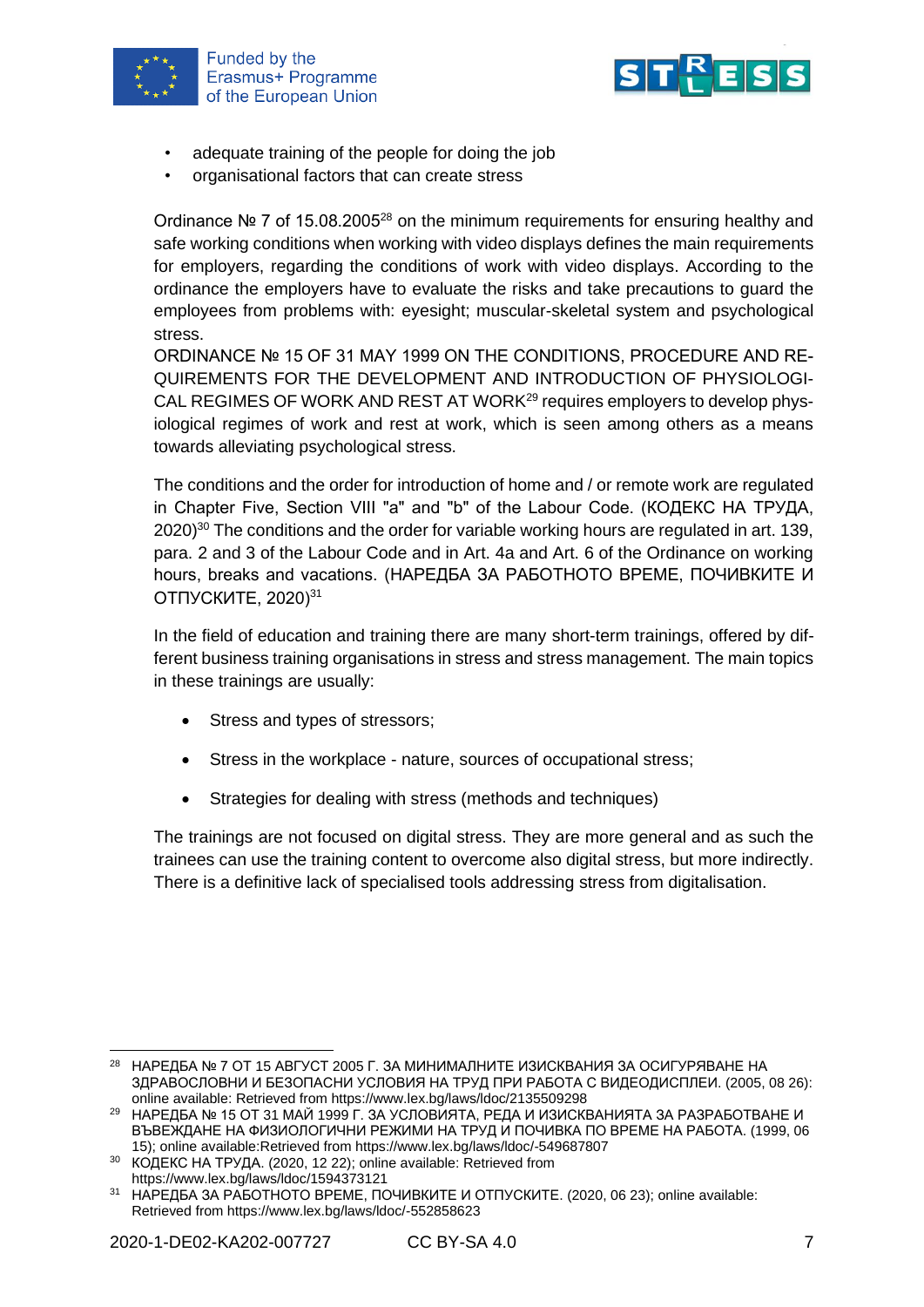



#### **Home office and stress**

Regarding to work from home, which has increased due to Covid-19, the research of IPHS-BAS<sup>32</sup> has found the following about the stress related to it:

- The most affected by the negative processes are currently active women, from the capital, with a home office mode of work.
- The levels of optimism are highest among people working from the office and lowest in people, working fulltime from home.

So, an implication about our project would be to address specifically the work-life balance during home office, especially for women with young children at home.

#### <span id="page-10-0"></span>**2.3 Main findings from Spain**

According to the Instituto Nacional de Seguridad y Salud en el Trabajo<sup>33</sup> (Spain) work related stress or stress on the workplace is one of the main consequences of the exposition to psychosocial risks. Nowadays this is a collective problem not an individual one and it may affect everybody, on all levels of employment and all professions. Work related stress effects the health, physically as well as mentally, but it also impacts work itself, in regard to work absences, revenue and productivity. Stress on the workplace has been present all the time, but, without doubt, there is an increase in regard to its intensity due to the new forms of work organisation and social work relations.

Eurostat data identifies it as the second most frequent health problem among workers after musculoskeletal upheavals. There is also an increase in awareness, at the international level, about the need to act in the face of stress at work.

Statistical data proof that Teleworking has become a major problem and the percentage of Spaniards suffering chronic digital stress as a result of the inability to disconnect from work has increased significantly. Especially in this last year 2020 Spanish employees claiming to live immerse in an "always on" culture in their work went up to 74%. The study "Challenges of Spanish companies in the Covid-19 era" carried out by the Real Instituto Elcano<sup>34</sup> lines out that 94 % of the Spanish companies have implemented telework, 98% of the companies admit that digital transformation is challenging to them, especially in relation to remote work and constant connection and 63% of the companies believe that remote jobs will be created or that there will be a conversion from traditional to remote jobs, due to the crisis.

Due to the crisis telework was increasing, so did the number of articles on these specific challenges and even information on health risks by public authorities. As negative effects of digitalisation stress can be identified on both sides - for the employee him/herself in

 $32$  Ibid p.7

<sup>33</sup> Seguridad y Salud en el Trabajo (2021): Estrés laboral; online available: https://www.insst.es/estres-laboral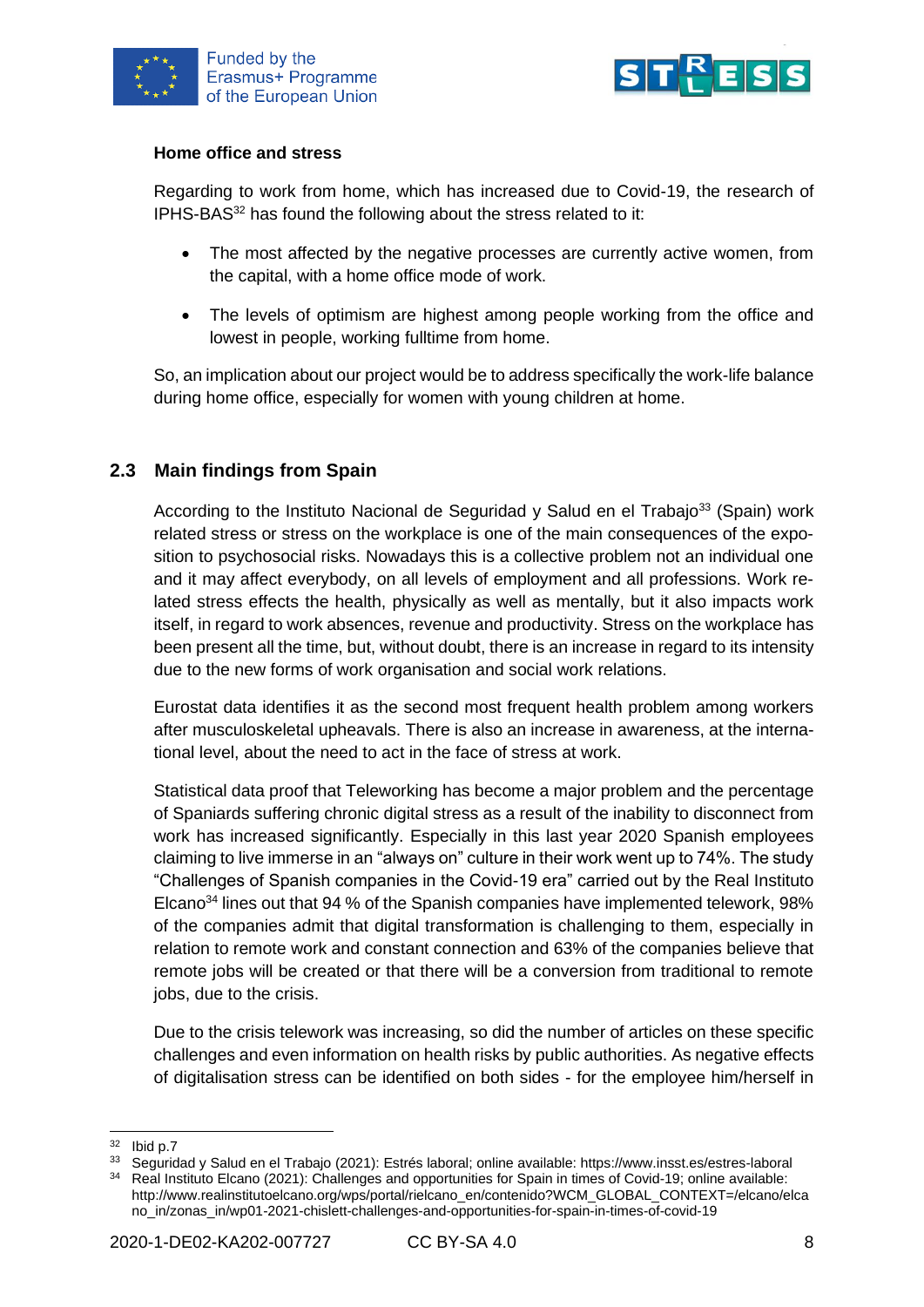



form of health issues, but also for the enterprise in form of reduced productivity and increase in costs – there is a genuine interest not only from trade unions and the ministry of labour, but also of the economy itself.

The Stress factors are classified in 2 groups

- 1) Stress due to intense, accelerated and inevitable changes in the way of working (which includes work overload, routine and role conflicts)
- 2) Stress due to digital resources and personal resources (which includes strategies to introduce ICT of characteristics of the user)

#### **Action fields for STRESS-LESS project regarding main learning gaps**

In our opinion the intellectual results of STRESS-LESS project are very much in line with the recommendations for trainings to companies and their employees provided by the Organización International del Trabajo (2020)<sup>35</sup>.

Stress is seen as a factor that requires knowledge and skills to be provided through training to ensure that employees are well equipped to work effectively in remote work. Trainings should therefore include the following measures:

- conduct surveys to ensure that the training offered in the form of online training, webinars, workshops, and coaching sessions is based on the actual needs and challenges of the participants.
- prioritise types of training that are most relevant at the time, e.g., leadership, time management and communication skills.
- in terms of leadership training, develop specific leadership skills training in leading remote teams, leading teams through a crisis, effective communication with a remote team, coaching and mentoring
- offer training that focuses on social skills and behavioural aspects such as mindfulness and time management skills.
- provide training for managers, focusing on learning exemplary behaviour, proactive participation and collaborative approaches relevant to strengthening team dynamics.
- integrate open exchanges into training to get input on challenges such as work rhythms, self-care, and healthy habits.

<sup>35</sup> Organización International del Trabajo (2020): El teletrabajo durante la pandemia de COVID-19 y después de ella; online available: https://www.ilo.org/wcmsp5/groups/public/---ed\_protect/---protrav/-- travail/documents/publication/wcms\_758007.pdf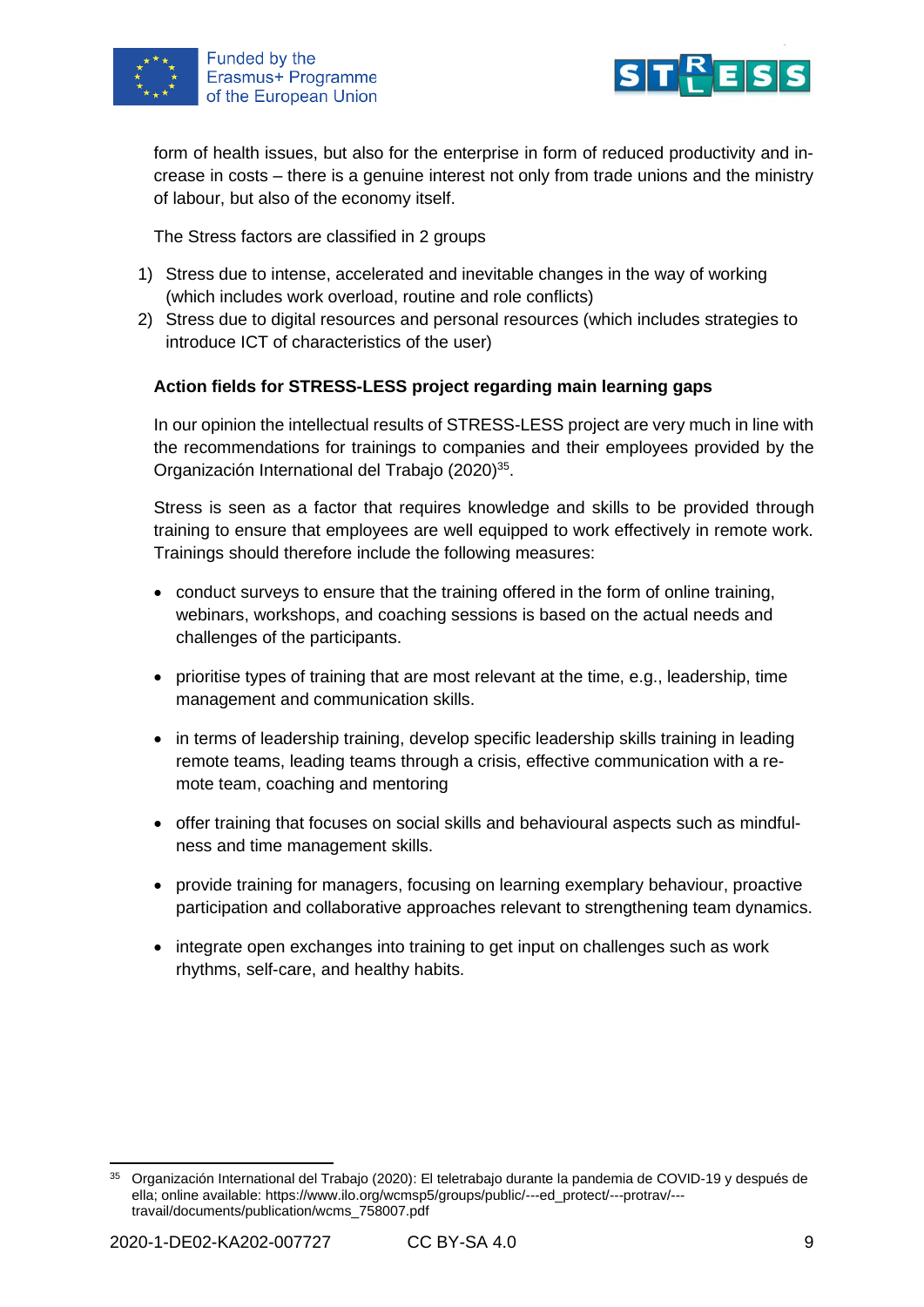



#### **Legal framework generally and for telework**

Corporate health and safety on the workplace in Spain in general are regulated by the Ley de prevención de riesgos laborales (LPRL)<sup>36</sup>. This law includes also several measures to reduce stress on the workplace.

The UGT Union General de Trabajadores is in favour of employers' prevention plans to protect workers and is particularly committed to the prevention of psychosocial risks in the workplace<sup>37</sup>.

Already in April 2020 the Instituto Nacional de Seguridad y Salud en el Trabajo /Ministry of Labour and social economy has launched a paper for the "Prevention of psychosocial risks deriving from distance work caused by COVID-19 recommendations for the employer"<sup>38</sup>. This paper includes limits which have to be taken into account and which might be caused by remote work, but also an extensive list of recommendation for the organisation of the work, recommendations for the communication and information of the workers, recommendations for the psychosocial health of the workers and recommendations of psychosocial stress and mental health during the lockdown. Being in general addressed to the employer they include helpful information for him/her, but also specific Tipps on work organisation which might help the employee on how to better cope with requirements and challenges arising from teleworking and possible protection measures.

These regulations were concretised in Spain in September 2020 by an agreement within the framework of the public service to standardise teleworking based on the Royal Decree Law 28/2020 of 22<sup>nd</sup> of September on distance working, which will regulate teleworking in Spain from 13<sup>th</sup> of October 2020<sup>39</sup>.

#### **The main aspects of these regulations are:**

- The rule is aimed at those who telework at least 30% of their working time in a 3 month period.
- Telework is always voluntary for the employee and the employer and must be the result of an agreement, which must also be formulated in writing.
- Telework is also reversible, so that at any time employer and worker can agree to return to work entirely from the company premises.

<sup>36</sup> Agencia Estatal Boletín Oficial del Estado (2021): Ley de prevención de riesgos laborales (LPRL); online available: https://www.boe.es/buscar/act.php?id=BOE-A-1995-24292

<sup>37</sup> UGT Union General de Trabajadores (2016): Guía de buenas prácticas empresariales en GestióndelEstrésLaboral online available: https://www.ugt.es/sites/default/files/node\_gallery/Galera%20Publicaciones/Guia%20Gestion%20Estres%20WEB.pdf

<sup>38</sup> Instituto Nacional de Seguridad y Salud en el Trabajo (2020): Prevención de riesgos psicosociales en situación de trabajo a distancia debida al covid-19. recomendaciones para el empleador; online available: https://www.insst.es/documents/94886/712882/Riesgos+psicosociales+y+trabajo+a+distancia+por+Covid-19.+Recomendaciones+para+el+empleador.pdf/70cb49b6-6e47-49d1-8f3c-29c36e5a0d0f

<sup>39</sup> Agencia Estatal Boletín Oficial del Estado (2020): Royal Decree Law 28/2020; online available: https://www.boe.es/buscar/act.php?id=BOE-A-2020-11043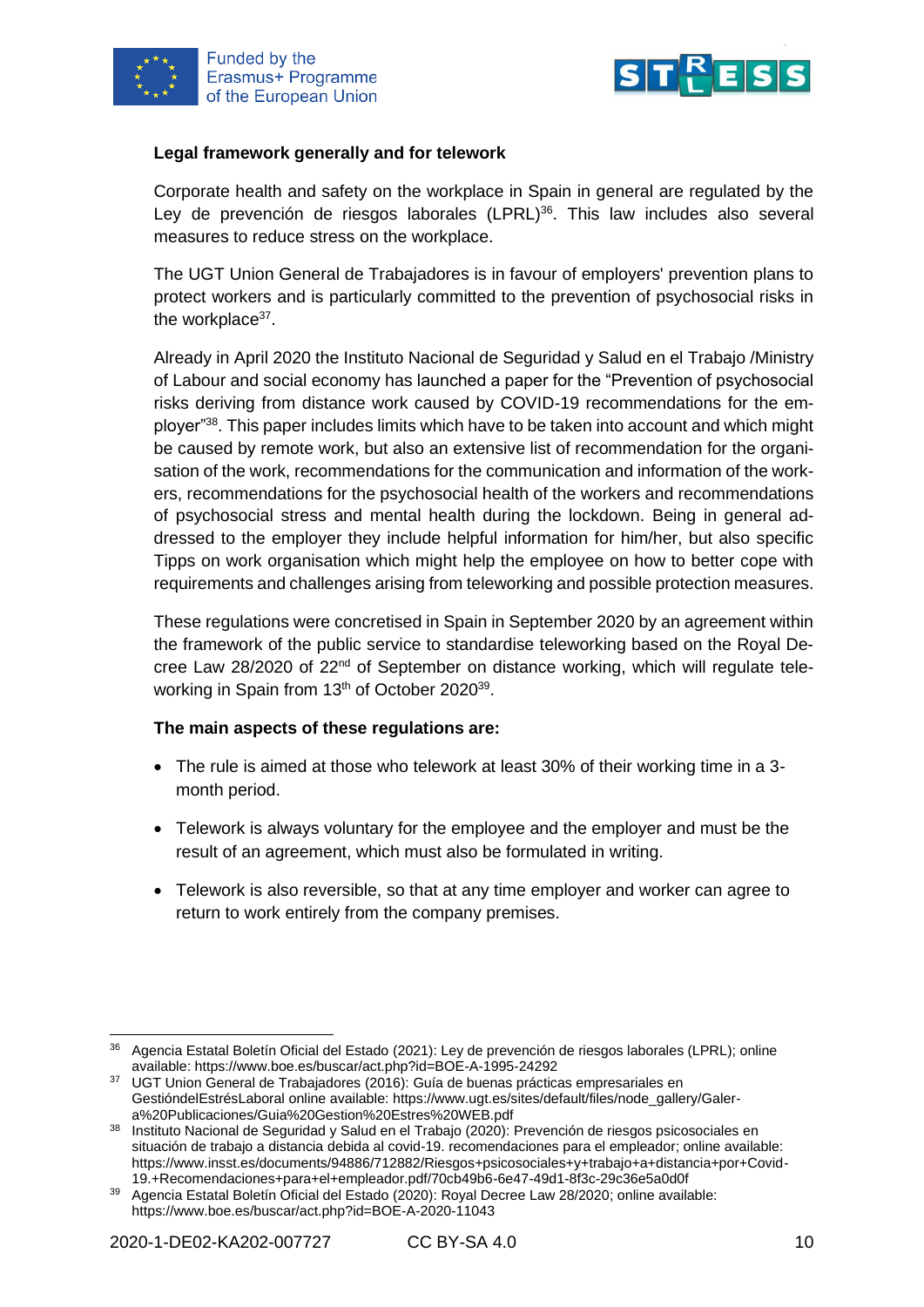



- Promote equality, not only between the face-to-face workers and the teleworkers, who are guaranteed the same rights by the law, but also in relation to gender equality.
- The adoption of the costs of teleworking by the company regarding all necessary equipment and tools (Luz Rodríguez Fernández, 2020).

Additionally, since the 13<sup>th</sup> of October 2020 the Royal Decree Law 28/2020<sup>40</sup> of the 22<sup>nd</sup> of September regulates standards of teleworking. The main aspects of this new regulation are that teleworking has to be based on a voluntary agreement from both sides, employee and employer, the protection of equal rights of the employee. (Compared to staff working in the office), the reversibility of telework and the adoption of costs for equipment and tools.

#### <span id="page-13-0"></span>**2.4 Main findings from Austria**

Digital stress is no longer a foreign concept for many people these days. The pandemic that has been going on for over a year now clearly shows that digitalisation, especially the increased use of information and communication technologies (ICT), is having an increasing impact on professional and everyday life and is more and more perceived as "stress". It should not be ignored that digitalisation and ICT create many new possibilities and opportunities in both the professional and private spheres. Nevertheless, employees must be taken into consideration, as for many of them the permanent changes, further developments and new requirements are increasingly perceived as a burden. It is therefore important to find a balance to minimise digital stress factors.

Among the most widespread digital stress factors is the unbalanced work-life balance. For many Austrian employees, it is increasingly difficult to find an adequate balance between private and professional life (Riedl et al.; 2020).<sup>41</sup>

Digital stress not only has a negative impact on the individual themselves, but also on the organisation. By their very nature, these two components are strongly interrelated and have a major impact on organisational success. In the study "Digital Stress" conducted under the direction of Riedl, professor at the University of Applied Sciences Upper Austria, with the participation of the University of Linz and the University of Bonn, important effects of digital stress on both the individual and the organisation were identified. While consequences such as emotional exhaustion, reduced job satisfaction and health problems were found among employees, in organisations it is a matter of a decreasing climate of innovation, increased absenteeism and lower productivity as a result of digital stress. This study involved participants from Austria, Germany, and Switzerland to investigate the phenomenon of digital stress in the workplace. It was found to be similarly distributed in the three countries. According to Ried $142$ , the most important stress factors include the disturbed work-life balance, the pressure in everyday work and the lack of

<sup>40</sup> Royal Decree Law 28/2020, online available: https://www.boe.es/buscar/act.php?id=BOE-A-2020-11043

<sup>41</sup> see: Riedl, R., Fischer, T., Kalischko, T., Reuter, M. (2020): Digitaler Stress – Eine Befragungsstudie im deutschsprachigen Raum

 $42$  Ibid. Riedl et al; (2020)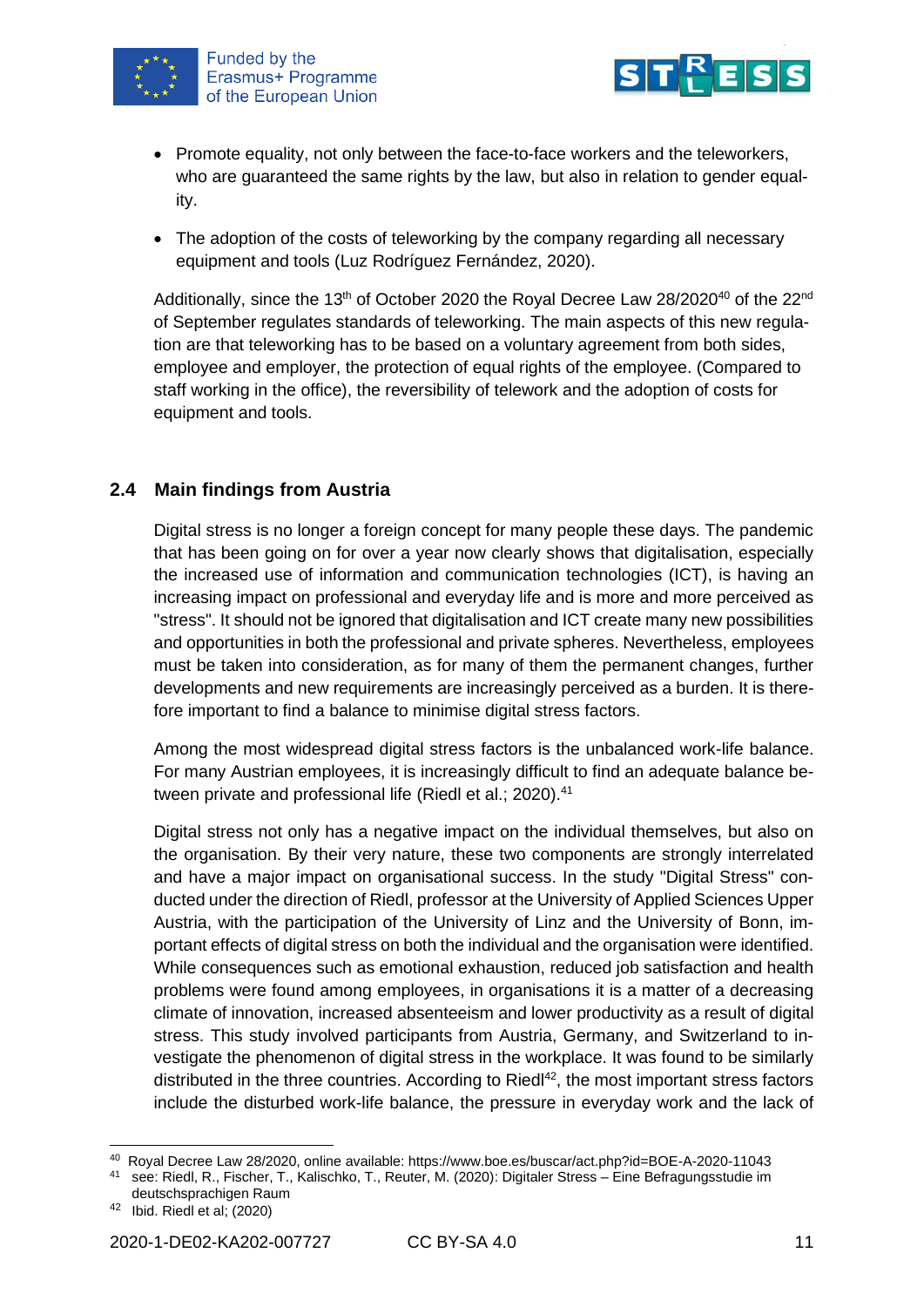



usefulness of digital tools. The following categories were rated as less threatening: being replaced by technology, problems with security and violation of privacy. Looking at the severity of the digital consequences in the three countries, it can be stated that emotional exhaustion and work stress are in the middle range, with a tendency towards depression and an overall decrease in health.

Regarding the socio-political aspects and measures in Austria, it should be said that health promotion and prevention were already anchored years ago as a compulsory task of the social health insurance with the aim of promoting the development of health-promoting living spaces and supporting healthy behaviour. An important role is played here by the Fonds Gesundes Österreich (FGÖ) $43$ , which is the nationwide contact point for health promotion and prevention. It promotes projects and conducts information campaigns in these areas.

In the area of workplace health promotion (WHP), the FGÖ supports projects that meet the quality criteria of the Luxembourg Declaration on WHP in the European Union (1997). With its funding priority 2020, the Fonds Gesundes Österreich contributes to the sustainability of workplace health promotion on the topic of "Working World 4.0: Digitalisation, Health Literacy and Fair Health Opportunities".<sup>44</sup>

Digital stress is a dominant part of our working environment in Austria. The digital transformation is having a major impact, which has a direct influence on the health and satisfaction of employees. In Austria, many companies and universities are already dealing with this issue and trying to counteract the phenomenon through projects and seminars. In most cases, the causes of stress are identified and in further steps, coping strategies are developed in order to be able to better deal with these stress factors.

Some companies in Austria have already recognised the problem and are working on providing their employees with a wide range of stress reduction offers (inhouse training). There are also numerous training providers who offer courses on the topic of 'Dealing with (digital) stress'. However, it should be noted that many of these courses and trainings are very expensive, and many employees cannot afford them, especially in the pandemic situation. The interest in participating in an expensive stress prevention seminar is therefore limited.

The topic of avoiding - or more realistically - reducing digital stress has come to the fore in Austria through the scientific work of Riedl (Riedl et al.,  $2020$ )<sup>45</sup>. Due to the ongoing COVID-19 pandemic, the associated lockdowns and changed life circumstances, it is becoming increasingly important to develop measures to counteract the phenomenon of digital stress in (professional) everyday life and thereby regain a necessary degree of freedom. In Austria, we still have a lot of work ahead of us to comprehensively analyse the problem of "digital stress" in order to then take adequate countermeasures.

In Austria, it has been acknowledged that occupational health care plays a crucial role in preparing employees and companies for future challenges, especially in those aspects

<sup>43</sup> Fonds Gesundes Österreich (FGÖ): Betriebliche Gesundheitsförderungsprojekte; online available: https://fgoe.org/projekte\_bgf

<sup>44</sup> Ibid. FGÖ: https://fgoe.org/projekte\_bgf

<sup>45</sup> Riedel et al. (2020)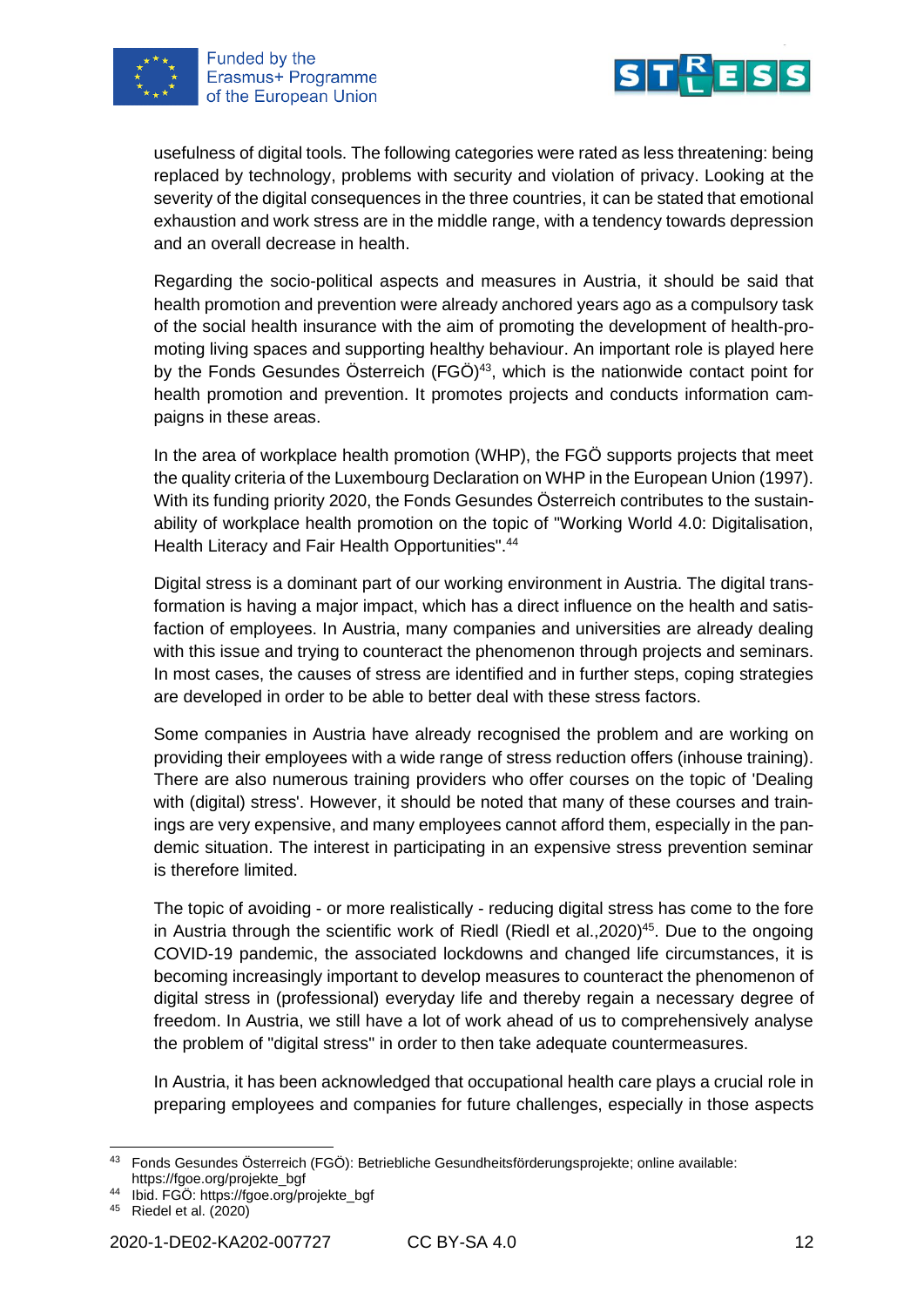



that are changing the central framework conditions for health and work in the course of the discussion around the working world  $4.0$  - a phase of profound change.<sup>46</sup>

Working from a home office certainly has some advantages, but it also brings with it the danger of no longer being able to separate oneself from work, or only being able to do so with difficulty. Recently, there have been increasing reports in the media about the problems that "isolated" work from home brings with it: social contacts are visibly decreasing, digital demands are constantly increasing, there is also an excessive demand on time, e.g., due to many video conferences. Parents of school-age children also have to deal with additional digital tools and "working mums" are under pressure due to homeschooling. This thesis is reinforced by a very broad study conducted by the University of Vienna under the title "Learning under COVID-19 conditions", in which 85% of surveyed students stated that they were supported by their mothers in home-schooling.<sup>47</sup>

#### **Legal Framework for Home Office in Austria**

When it comes to the implementation of important measures at the level of political decision-makers, legislative measures have been implemented only hesitantly in Austria. The topic of home office regulations was given more attention by the start of the COVID-19 pandemic in February 2020, but nevertheless the government and the social partners negotiated for many months to reach a much-criticised agreement. From 1 April 2021, the new legal regulations for working in a home office came into force. The most criticised point about this is that work in home office remains a matter of agreement between employer and employee. The tax law part of the home office package was already passed in the National Council in February 2021 and came into force retroactively as of 1January 2021, the labour and accident insurance law part as of 1 April 2021. We summarise the most important points from an article published by the Austrian Chamber of Commerce (WKO) here: 48

- Employee protection: there is no legal change in the scope of the Workers' Protection Act (Arbeitnehmerschutzgesetzes - AschG) or the Labour Inspection Act (Arbeitsinspektionsgesetzes -AIG). In short: in the future, a workplace in the employee's home will still not be inspected according to the standards of an office workplace.
- Accident insurance in the home office: The current Corona regulation (a clarification in the law that activities in the home office are also covered by accident insurance) will become permanent law.
- Work equipment: it is clarified that the employer is obliged to provide the employee with the "necessary digital work equipment". This is understood to mean PC/laptop, telephony (mobile phone) and data connection (internet).

<sup>46</sup> Antistresszentrum (2021): Hilfe bei Stress und Burnout in Wien; online available: https://www.antistresszentrum.at/

<sup>47</sup> Spiel et al.,(2020), Study by the University of Vienna (2021): Lernen unter COVID-19 Bedingungen; online available: https://lernencovid19.univie.ac.at/ergebnisse/

<sup>48</sup> see Austrian Chamber of Commerce (WKO, 2021): Die künftigen Homeoffice Regelungen; online available: https://www.wko.at/service/arbeitsrecht-sozialrecht/homeoffice-die-kuenftigen-regelungen.html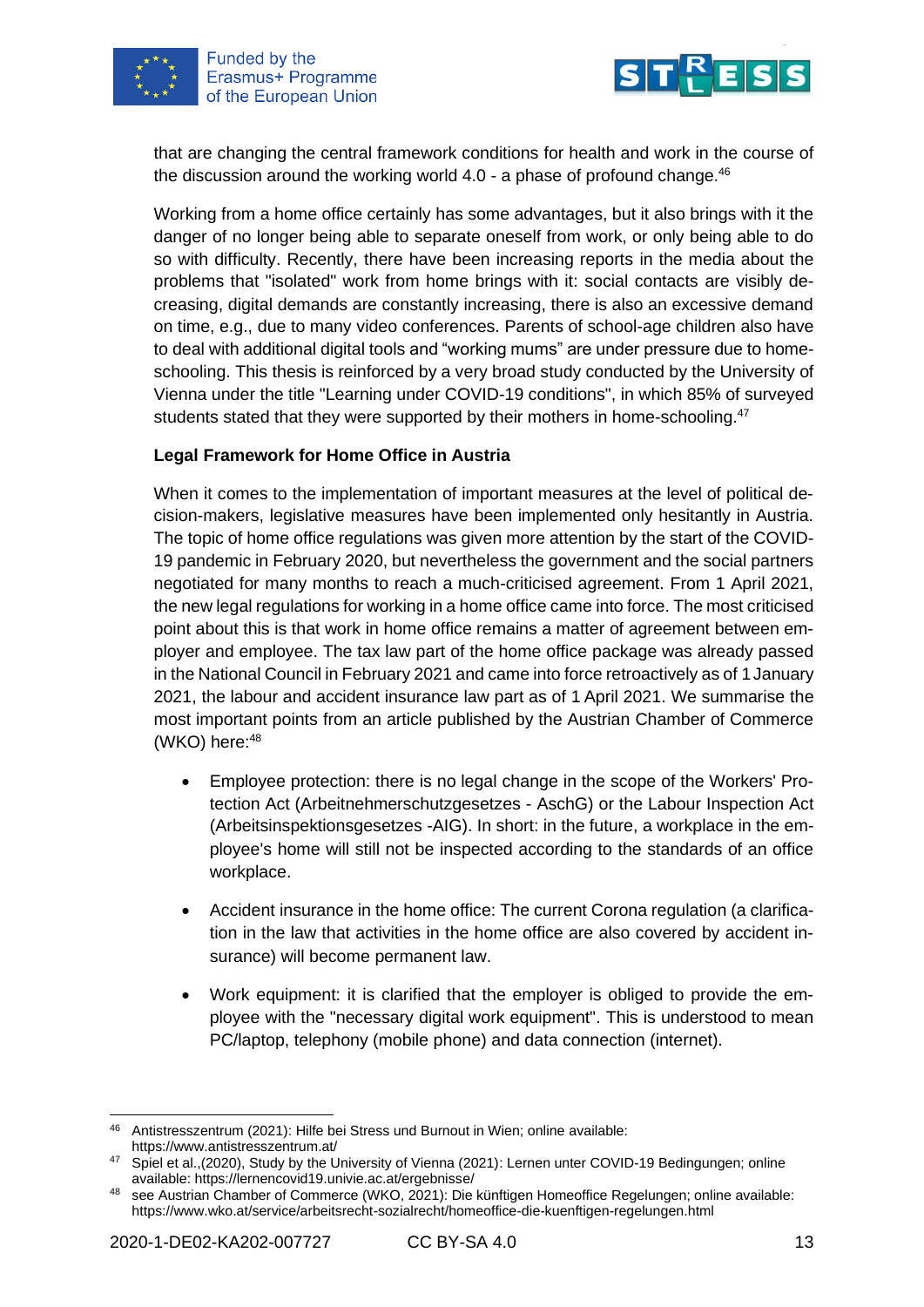



• Working time: all provisions of the Working Time and Rest Act remain unchanged. The same provisions therefore apply in the home office as in the office workplace.

In companies with a works council, there should be a company agreement for the introduction and regulation of home office. For this purpose, a new legal connecting factor was anchored in the Labour Constitution Act. What is regulated in these home office company agreements? The purpose is to agree on important rules such as: those who use their own digital work equipment (including the internet connection) in the future must receive appropriate compensation for this from the employer. Lump-sum payments by the employer for costs in the home office are tax-free up to 300 euros per year. As before, however, employers should and can also assume other costs incurred (electricity, heating, work furniture). These costs can also be reimbursed in the form of a lump sum (e.g. through a company agreement).<sup>49</sup>

The main problem is that there are many small companies in Austria without a works council and employees therefore often depend on the "goodwill of the employer" with regard to home office regulations and reimbursement of costs.

<sup>49</sup> see: Österreichischer Gewerkschaftsbund (ÖGB, 2021): Klare Regelungen für Home-Office fixiert; online available: https://www.oegb.at/themen/arbeitsrecht/rechte-und-pflichten-am-arbeitsplatz/klare-regeln-homefuer-homeoffice-fixiert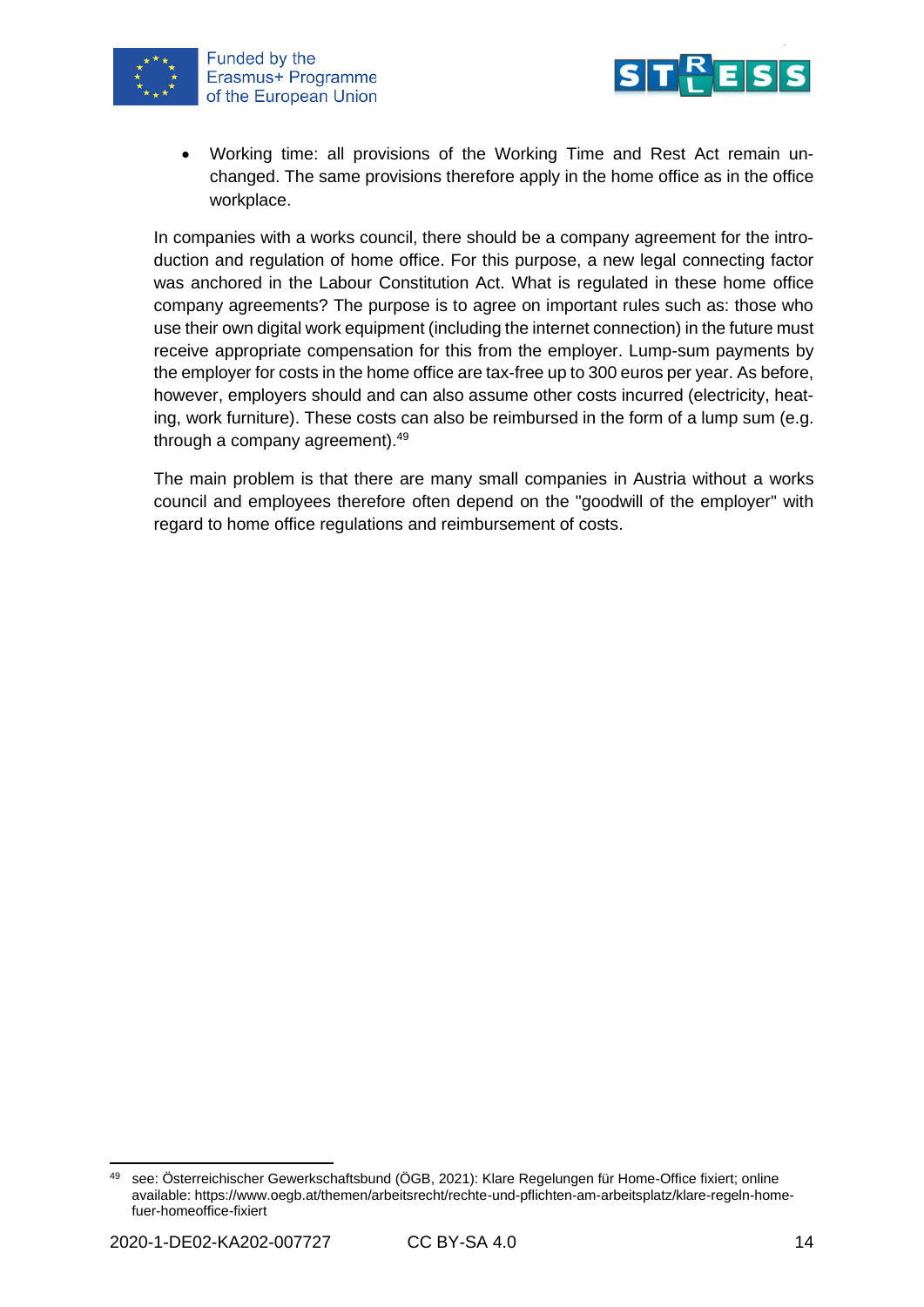



## <span id="page-17-0"></span>**3 National Needs discovered via Online Survey**

From April to May 2021, a study on the STRESS-LESS project was conducted in the countries of Germany, Bulgaria, Spain and Austria. The aim of this research was to offer new learning methods for improving the competences of employees of small and medium-sized enterprises (SMEs) in relation to working from home or using digital technologies in the workplace, and to support their implementation. The questionnaire was divided into thematic blocks of questions regarding technology use (before, during, and expected after the pandemic), stressors due to the use of information and communications technologies (ICT), stressors due to home office, individual coping behaviours, as well as health outcomes and prevention measures. Please refer to chapter  $5 -$  Glossary, where we provide definitions on the stress factors considered in the project. A total of 182 respondents took part within the survey.

#### <span id="page-17-1"></span>**3.1 National Needs of Germany**

In general, German employees report the highest degrees of both their overall workplace and home office equipment compared to the other participating countries. Although German subjects rate their knowledge as highest compared to the other countries, it is only average and offers a starting point for improving awareness and how to deal with digital stress. As digital technologies are an integral part of the workplace for German respondents, it is imperative that companies address this issue, especially since a higher intensity of technology use is expected in the future. This can be done at both individual and organisational level to provide opportunities for approaching digital stress in the company.

Concerning stressors due to ICT use, Uncertainty, Invasion, Overload, Interruptions and Performance are the top five rated stressors of German participants. Uncertainty scores highest and deals with the feeling that skills have to be developed regularly due to frequent digital changes. For these reasons, there is a need to help managers and employees to learn and develop their skills in technologies they depend on or are crucial for their work. Invasion scores second and defines the feeling that boundaries between work and private life are increasingly dissolving. Overload scores third and addresses the feeling that workload increases due the use of digital technologies. Due to simplified and faster communication channels and the constant updating of data and news, employees are exposed to continuous changes and new work assignments. Interruption scores fourth and deals with the feeling of frequent interruptions during work. Performance scores fifth and defines the feeling of being monitored through the use of digital technologies. Overall, digital stress is reported lowest in Germany compared to participants of the other countries: 7 of 12 stressors (Complexity, Non-Availability, Role Ambiguity, Unreliability, Invasion of Privacy, Performance, Invasion) are the lowest. However, Uncertainty and Interruptions take  $2^{nd}$  place for Germany, which should be addressed more intensively. At company level, German employees from middle-sized enterprises report relatively higher degrees of digital stress.

Compared to stressors due to ICT use, home office stressors seem to have a lower impact on German participants in general. The most commonly mentioned factor was "can't separate home working and free time", "limited internal communication"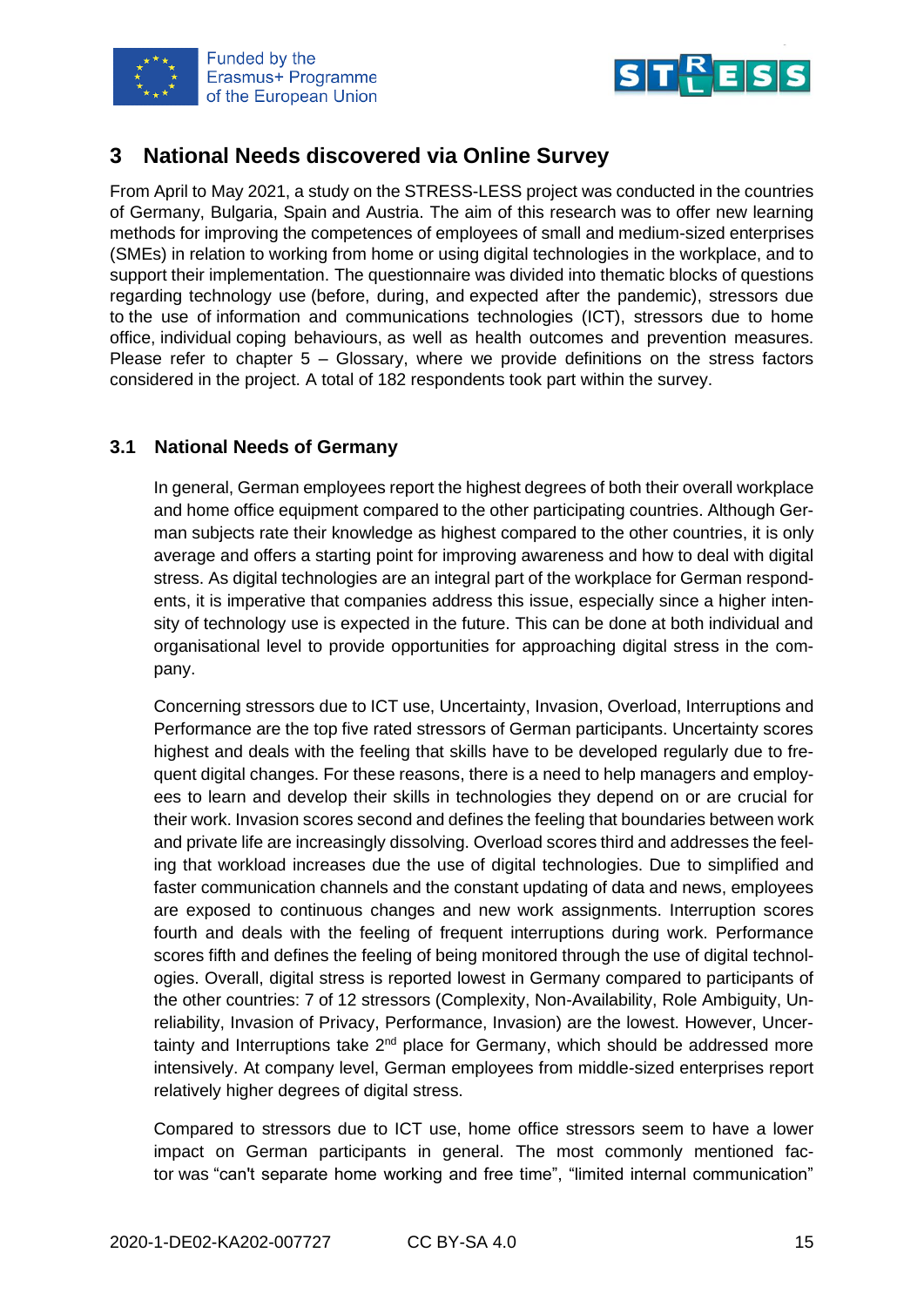



and "limited external communication". The first factor deals with the situation, that employees have the feeling not to satisfactorily delineate working time and free time in the home office. The two others address an insufficient or limited communication with colleagues or superiors (internal) or with customers, cooperation partners etc. (external) due to home office. This can be caused e. g. by poor internet connection or not being able to have face-to-face meetings. However, the equipment in the home office was rated rather high, so that this topic does not present any problems. Therefore, the focus should be firstly on ICT stressors and how to deal with them, as these have a higher need for German subjects. Regarding both digital and home office stressors, German employees appear to particularly struggle with blurring boundaries between work and leisure time induced by both digital technologies and home office work.

Overall, German participants have the best values at health and organisational outcomes compared to the other 3 countries. However, emotional exhaustion can be identified as a relevant topic and consequence of digital stress caused by ICT use and home office work.

German respondents generally cope with digital stress using active functional or cognitive functional coping strategies such as "I thought of a plan of what I could do" and "I looked at things from a more positive side", which are more healthy alternatives than dysfunctional strategies, e. g. ignoring the issue. Their use of strategy was similar for home office stressors and ICT stressors. Nevertheless, German employees also partly report conducting dysfunctional strategies to overcome digital stress.

Regarding implemented and desired prevention measures, German participants are most familiar with workshops as well as manager trainings and prefer them most for future implementation. Other preferred prevention measures by at least 30% are international trainings, health days, risk assessment and web guides. These insights provide starting points for the development of programmes and learning methods in the following work packages.

#### <span id="page-18-0"></span>**3.2 National Needs of Bulgaria**

The first thing that makes an impression from the STRESS-LESS survey is that Bulgarians have the highest digital and home office stress from all surveyed countries, but they are also least aware of it. If asked if they are stressed, they would say no, or not much, but then on the different stress-factors their perceived stress evaluation is almost inevitably higher. That is why we think that we should include in the project outputs information about stress itself and digital stress in particular, in order to increase the awareness and understanding of the Bulgarian SME staff about digital stress in particular. In addition, it can help to easily attract the target group to participate in the IO3, IO4 activities / dissemination plan.

The main digital stressors for the Bulgarians coincide with the main stress factors of the rest of the countries with one exception: on top of that Bulgarians also have high level of stress from Invasion of Privacy, which is not that high in the rest of the countries. The "Invasion of privacy" stressor, which is the most distinguished country specific result, is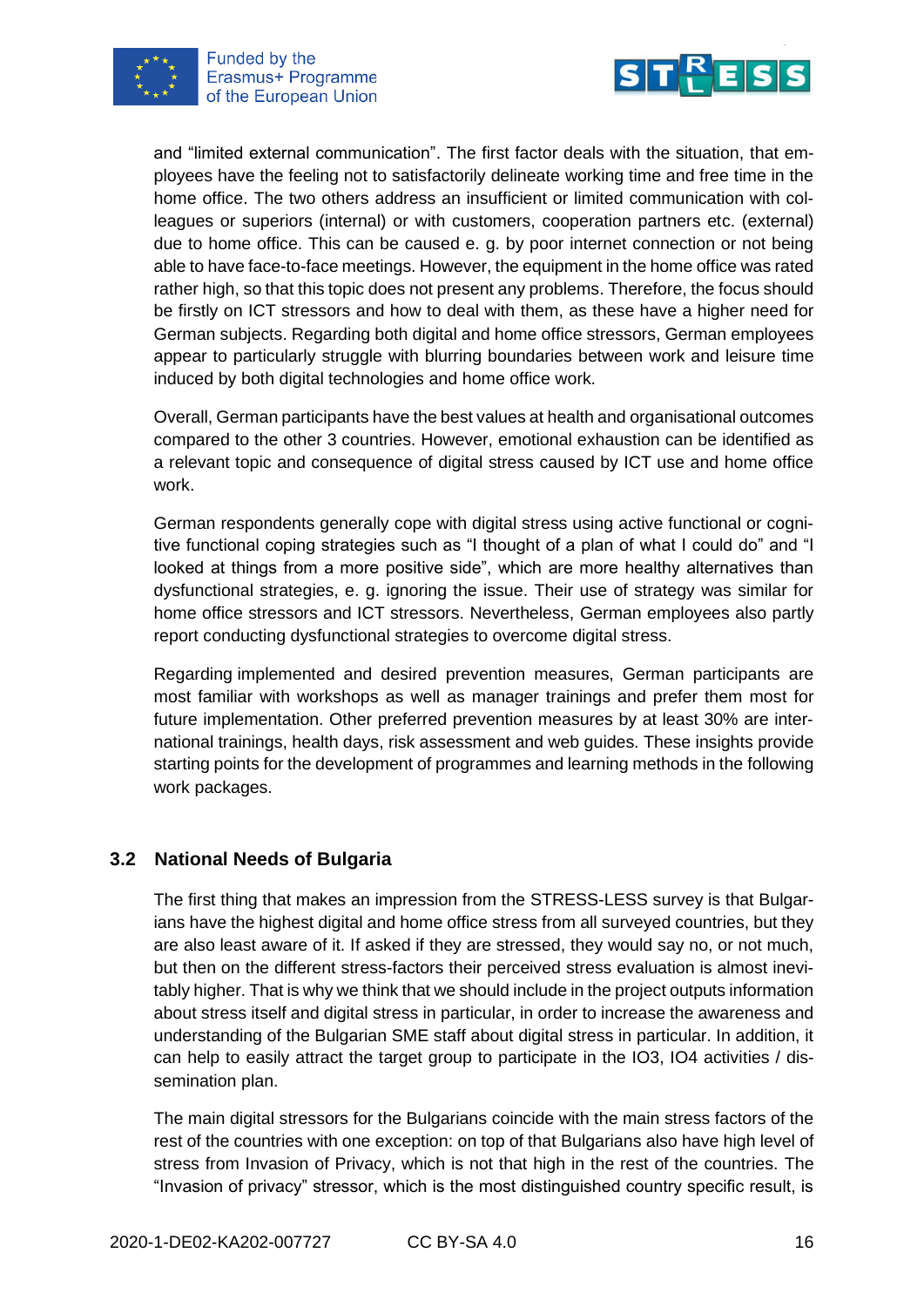



most probably caused by a subjective not objective factor<sup>50</sup>. It can be explained with the lack of trust to authorities, which has already been proven in other research reports.

Trust at the workplace is a core prerequisite for security and lack of it inevitably leads to stress. That is why we propose to incorporate the topic of trust at the workplace in the overall training program, but not specifically to treat it as a country specific need. On one hand it will help to address the country specific needs in Bulgaria, but on the other it is applicable to other stressors like: Performance control and Interruptions.

Regarding the home office, Bulgarians again have highest values of stress for most of the researched factors. Like the other countries a lot of stress comes from difficulties to delineate work from family life and to find time to rest and relax. Unlike other countries though, a lot of concern for the Bulgarian participants comes from the internal and external communication. It seems that we are more uncomfortable than the rest of the participants with online communication and that leads to stress, so it should be addressed in our NAP for Bulgaria. We have to point out that the Bulgarians score highest in 8 out of 12 stressors (Invasion of privacy, Unreliability, Uncertainty, Non-availability, Role Ambiguity, Complexity, Invasion, Insecurity), and take the second place for other 2 categories: Overload and No sense of achievement.

#### <span id="page-19-0"></span>**3.3 National Needs of Spain**

Main stressors seem to be Uncertainty, Performance, Overload and Invasion as well as Interruption.

Spain faces the highest rates in regard to overload and interruptions; Lowest in regard to insecurity and sense of non-achievement; Micro and Small sized organisations are more stressed than medium sized and large organisations again higher.

The topic "internal company communication in the home office is only possible to a limited extent" here Spain has slightly the lowest level of all countries. So, either Spaniards have less problems to communicate on distance or they do not perceive this as such a problem?

Also "It is not possible for me to satisfactorily delineate working time and free time in the home office" seems to be less a problem compared to the other countries. Here Spain has the very lowest value of all. But maybe this is also because of the Spanish lifestyle where anyway there is a bigger overlapping in between both. There is no difference in coping behaviour between technostress and home office. People use much more active functional and cognitive functional coping than dysfunctional coping.

Regarding preferred prevention measures, Spain has the highest levels compared to the other partners for Internal Trainings and Risk Assessment, whilst Health Days which are preferred by Bulgarians or Workshops preferred by Germans and Austrians rate lower.

<sup>50</sup> Based on 2 researches by World Happiness Index, powered by Gallup World Poll and The Happiness of the Bulgarian Nation, powered by Bulgarian publishing group MIT Press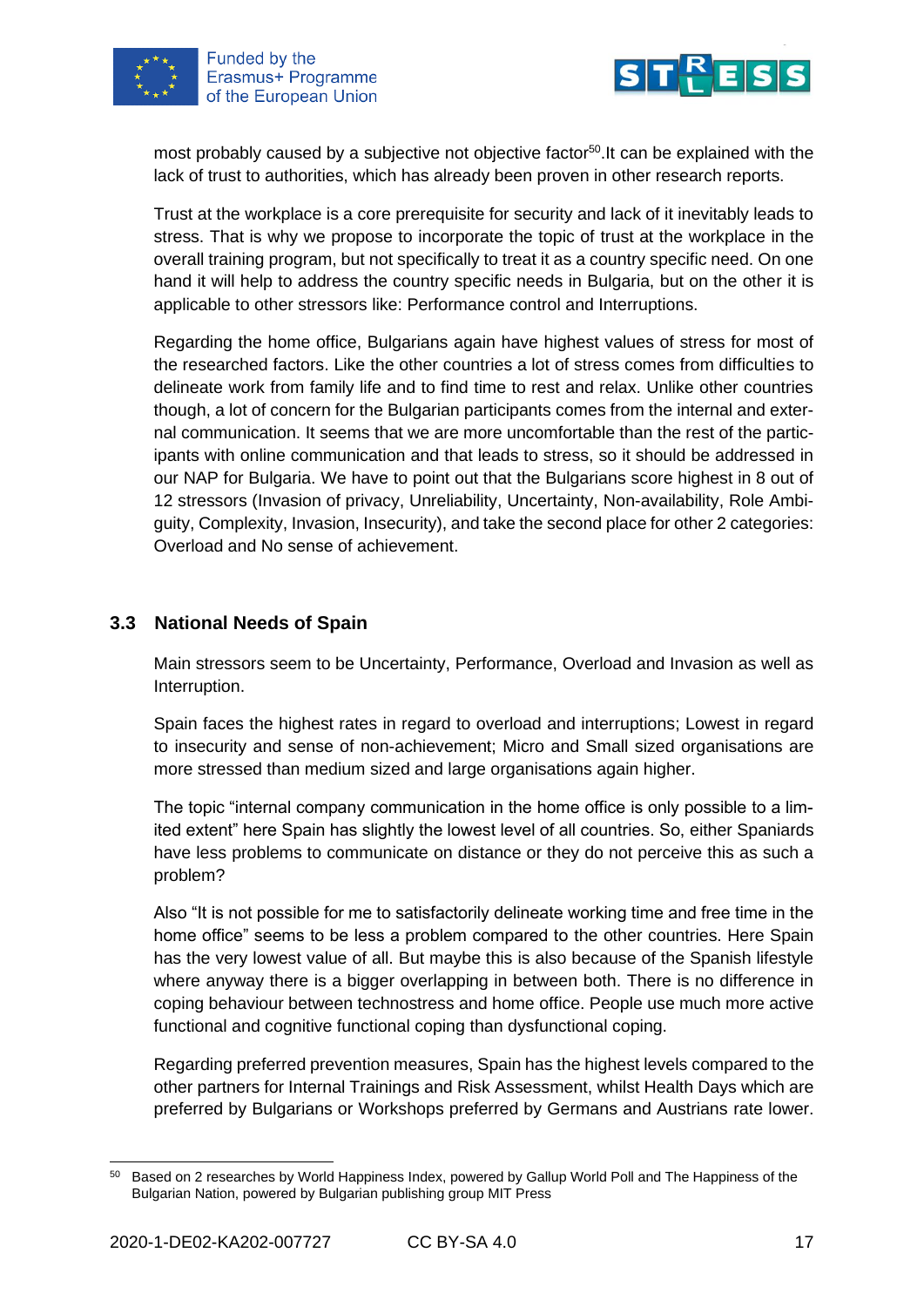



Guides and App Guides reach values that show that Spanish employees prefer personalised solutions.

#### <span id="page-20-0"></span>**3.4 National Needs of Austria**

Regarding the Digitalisation of the Workplace (including home office equipment) Austrian respondents rate their situation, although in the upper middle range, worse than those respondents in the other three countries. Due to the pandemic, Austria has experienced a digitalisation boost, but obviously there is still a need to catch up and, in any case, awareness rising measures as far as the topic of digital stress is concerned are needed.

As in other countries the "top five stressors" due to ICT use in Austria are: Uncertainty, Performance, Invasion, Overload and Interruptions, similar to the situation in Germany but with slightly higher scores.

Regarding home office stressors is to say, that in Austria the most commonly mentioned factor were "I lack time to relax away from the home office", "I don't like to spend much time at home". Here we have the highest scores of all countries. On the third place comes "It is not possible for me to satisfactorily delineate working time and free time in the home office." Austrian employees appear to particularly struggle with blurring boundaries between work and leisure time induced by both digital technologies and home office work.

Regarding the general state of health Austria is on the third place within the four countries, whereas the differences are not very high. Emotional exhaustion on the other hand, is significantly higher than in all other countries.

Like in all other countries Austrian respondents generally cope with digital stress using active functional or cognitive functional coping strategies such as "I thought of a plan of what I could do" and "I looked at things from a more positive side", which are more healthy alternatives than dysfunctional strategies, e. g. ignoring the issue.

Regarding implemented and desired prevention measures, Austrian respondents – again very similar to German ones - are most familiar with workshops, health days, as well as manager trainings, and internal training and prefer them most for future implementation.

#### <span id="page-20-1"></span>**3.5 Key learnings of the survey – all countries**

The identification of these key learnings is of importance for the further development of the main products of the project. We summarise the most important aspects of all partners here:

Overall, the survey study revealed some interesting facts regarding stress at the workplace occurring due to ICT use and home office: in all countries, it was found that the participants had only a moderate level of knowledge about digital stress. However, participants in Germany rated themselves plainly higher than participants in Spain. The same applies to managers compared to employees: on average, managers rated their knowledge on digital stress higher than employees.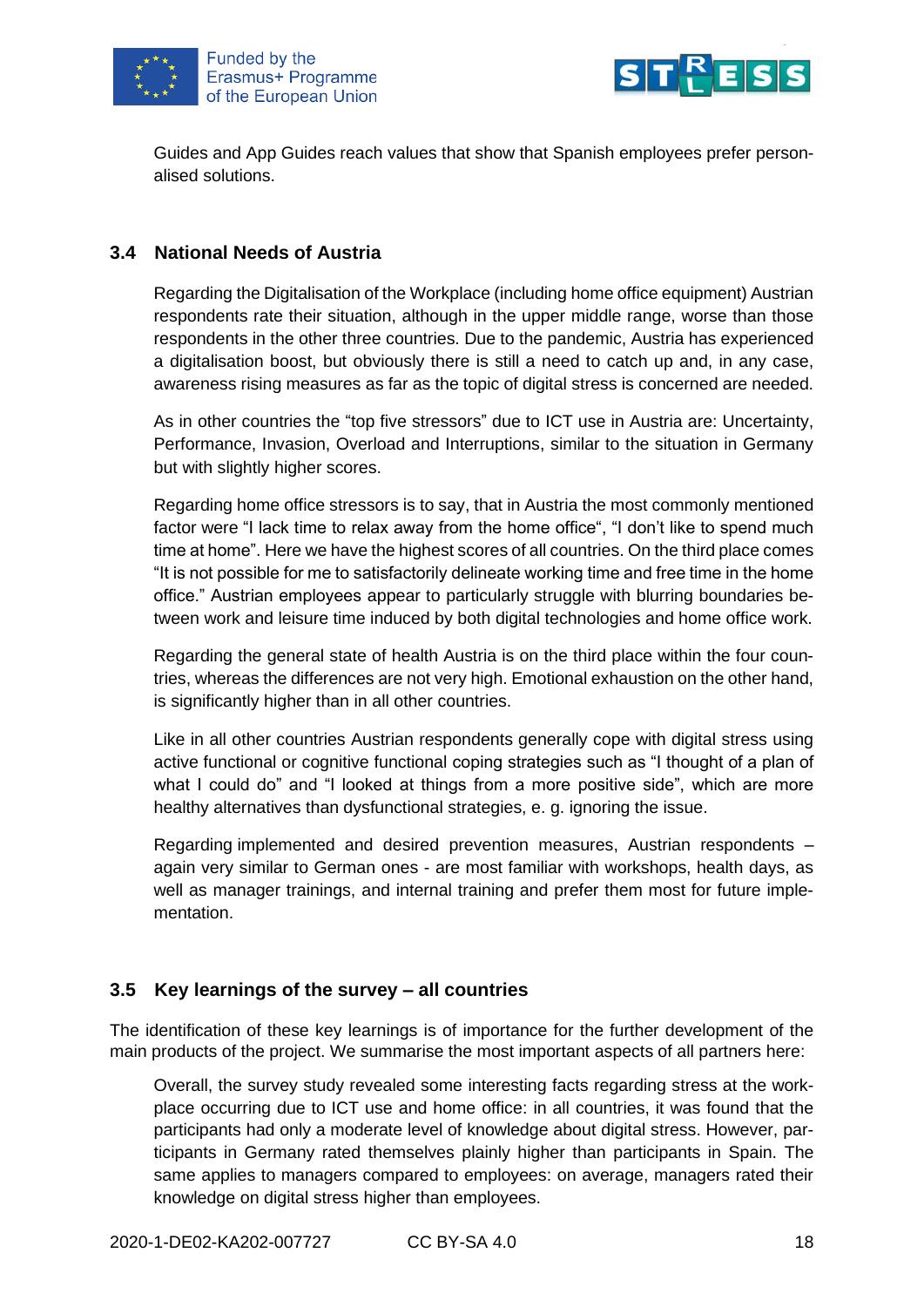



Furthermore, companies across all four countries appear to generally provide a wellequipped workplace with digital technologies at work and at home. Accordingly, workers also use these technologies frequently. While the perceived overall intensity of the technology use does hardly change over time, the use of some single technologies, e.g., online communication tools, has changed due to COVID circumstances. Besides that, there is only a slight increase expected after the pandemics compared to the two other points in time (before and during the pandemics). At the same time, the number of technologies used by the participants surprisingly decreases during the pandemics. Possible explanations for this observation could be higher levels of home office and the absence of certain technologies such as stationary phones or stationary computers at home.

Concerning stressors due to ICT use, 62% of all participants reported severe stress for at least one stressor. The most important stress factors are Techno-Uncertainty (the feeling that skills have to be developed regularly due to frequent digital changes), Performance Control (the feeling of being monitored through the use of digital technologies), Techno-Overload (the feeling that workload increases due the use of digital technologies), Techno-Invasion (the feeling that boundaries between work and private life are increasingly dissolving) and Interruptions (the feeling of frequent interruptions during work). Techno-Invasion is also a major factor regarding emotional exhaustion: participants who reported a higher invasion score also said they were more emotionally exhausted. At country level, especially participants of Bulgaria stated higher digital stress. In contrast, participants in Germany reported the lowest values. A possible link could be the higher knowledge about digital stress of the German participants and that their awareness enables them to cope better with stress. In all countries, managers tend to be more stressed than employees. Severe factors were Techno-Overload and Techno-Uncertainty.

Concerning stressors due to home office, 38% of all participants reported severe stress for at least one stressor. The most mentioned factors were "can't separate home working and free time" and "no time to relax". Participants who stated higher scores in "no time to relax" also said they were more emotionally exhausted. Regarding gender-specific, women tend to be more stressed than man due to home office. At country level, the results are similar with the ones of stress due ICT use: participants of Bulgaria stated higher stress and participants in Germany reported the lowest values, as well as managers tend to be more stressed than employees in all countries. Especially "no time for private care" appears to be a major stress factor for them.

For individually overcoming stress due ICT use and home office, participants try to cope with similar strategies, i.e., no significant differences can be seen. However, the type of strategy varies. Active-functional coping (e.g., seek out for help/advice) and cognitivefunctional coping (e. g. accept the situation) are used more often than dysfunctional coping (e.g., ignoring the problem).

Regarding some health and organisational outcomes of stress participants reported a slightly high general state of health as well as perceived productivity and job satisfaction. However, the reported values of emotional exhaustion were on a challenging level as well which appears to be a serious issue for employees. In this context, participants of Austria stated significantly higher emotional exhaustion than participants in Germany.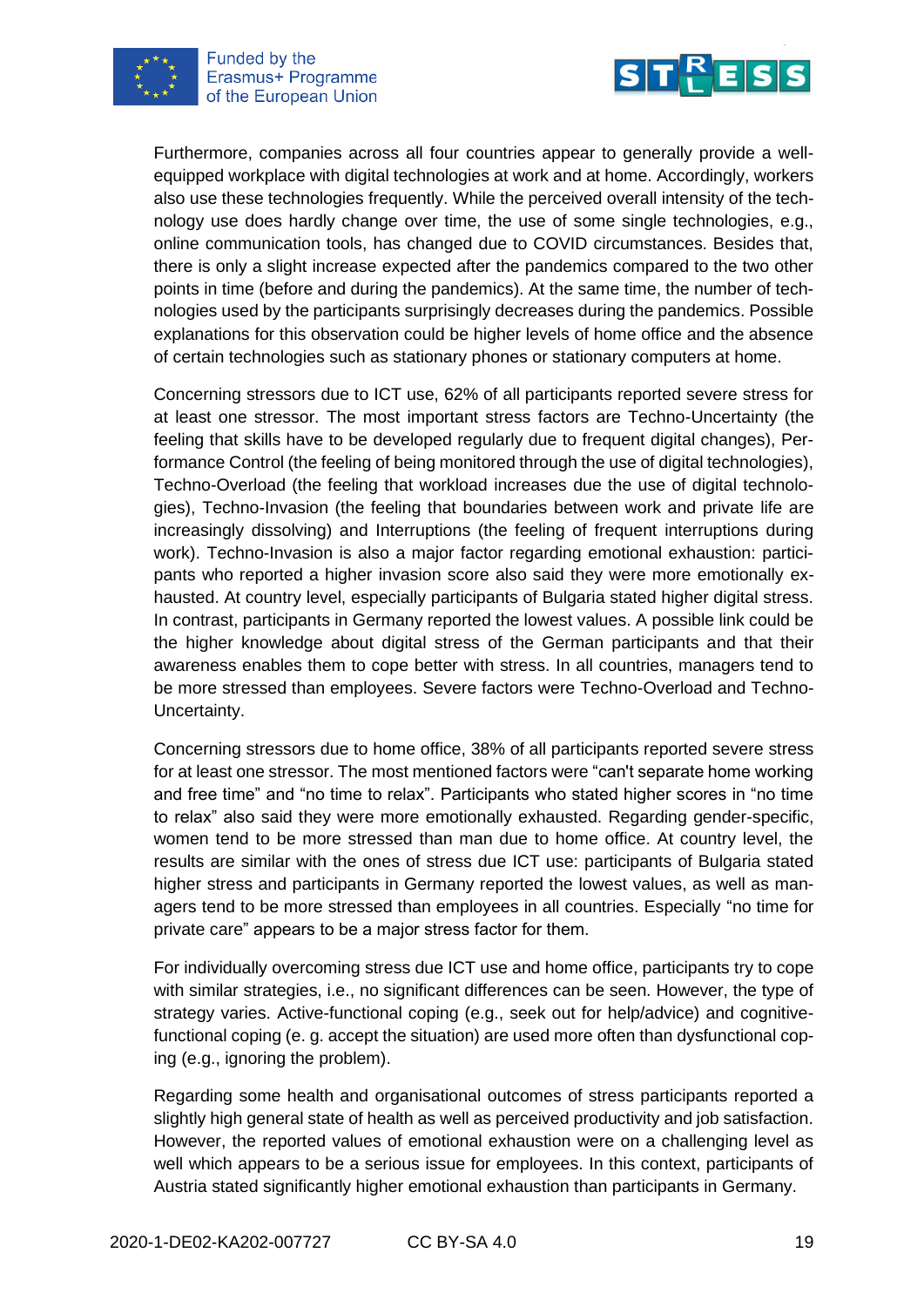



At last, the project team asked for implemented and desired prevention measures. In this context, participants reported workshops and health days as both the most existing and demanded ones. Besides that, risk assessments, counselling points and app guides have the strongest increases in future requirements. At country level, participants in Spain stated lower implementation values than the other three countries. Furthermore, preferences over the countries vary as well: participants in Spain especially demand risk assessment and internal training, German participants prefer workshops and manager trainings, Bulgarian participants liked workshops and health days, participants of Austria voted for workshops, manager trainings and health days. The overall future expectations regarding stress at work were reported ambiguously: participants in Spain are more positive and expect that stress due ICT use and home office will reduce after the pandemic. In contrast, participants in Germany are rather pessimistic.

To conclude, the conducted survey study revealed the general importance of stress due to ICT use and within home office. Furthermore, many interesting insights within the topic were found which will provide useful knowledge during the next project steps on the journey to less stress at modern digital workplaces.

## <span id="page-22-0"></span>**4 Suggestions to reduce Digital Stress**

While developing the National Adaptation Plans, based on Desk Research and outcomes from the Survey, all partners provided initial suggestions on how to proceed in the project to sustainably reduce stress. In the next chapters, we present these findings and would like to invite all those interested in the topic - especially our stakeholders and implementation partners - to add to our suggestions and share their views with us.

These suggestions refer to different levels or domains of influence: in a first step, we distinguish between those that employees can exercise on their own responsibility (individual level) and those that are the responsibility of management or at least require the approval of the supervisor (organisational level). A clear assignment is nevertheless often difficult, as ideally management directors should ensure clear rules, managers/supervisors, who are often under great pressure themselves, should support their employees to avoid digital stress. This task is probably best performed in a company culture that relies on mutual trust and understanding and a good culture of discussion. It is also recommended that people - at whatever level - are willing to work on themselves to reduce digital stress for themselves and others.

In addition, we also address points that can only be made by policy decision-makers (policy level). For these recommendations, the direct implementation cannot be influenced by the project, but we can still collect the thoughts and share them with our stakeholders.

Since the scope for action at the individual level, organisational level, and policy level often cannot be clearly delineated, we assign our suggestions to those two levels that should ideally work together (individual-organisational level and organisational-policy level) to achieve their respective aims.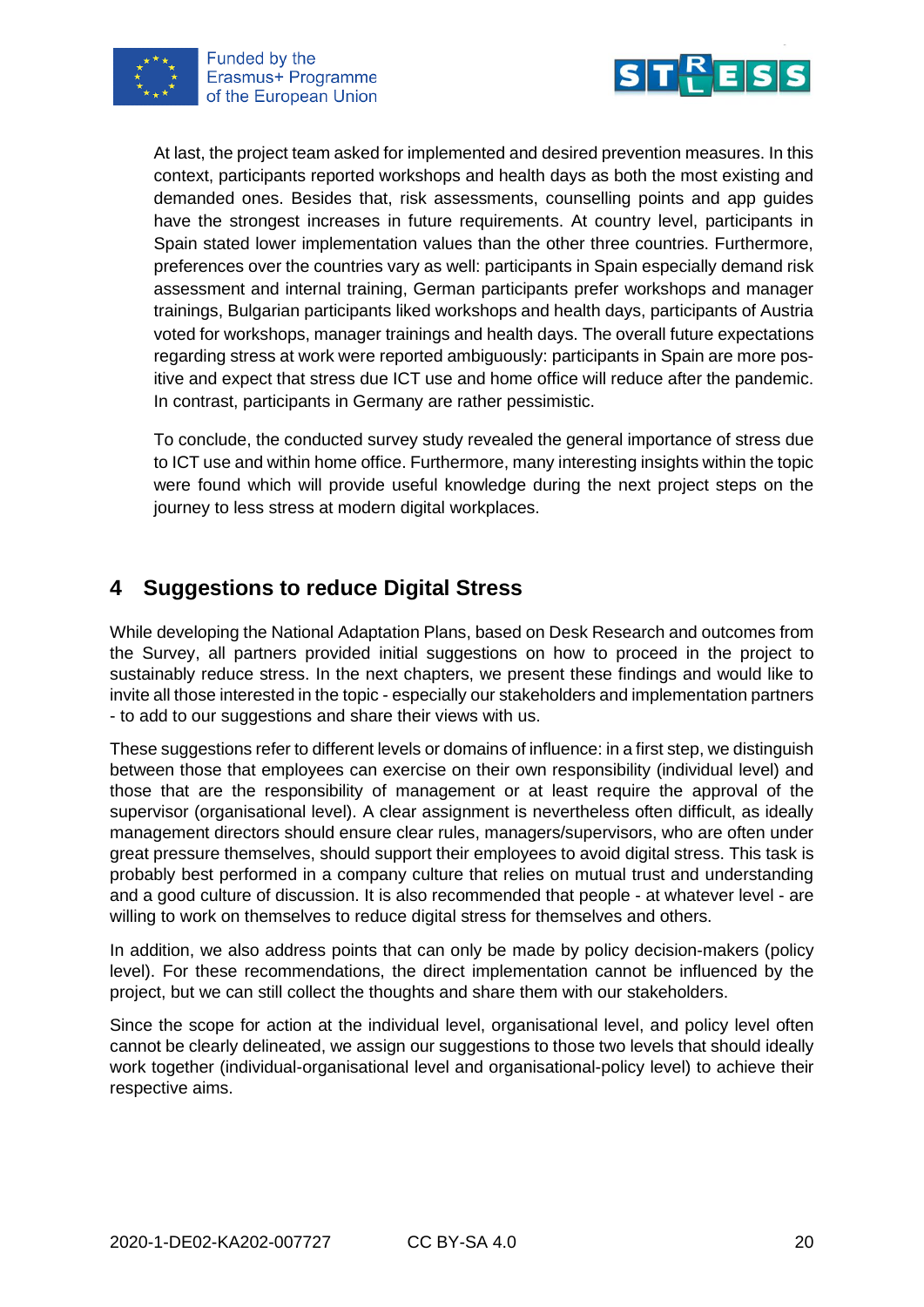



#### <span id="page-23-0"></span>**4.1 Stressors identified and general recommendations**

Depending on the stressor, tips and tricks can already help at the individual level. Some stressors, however, require more far-reaching changes in the organisational structure of the company, such as internal communication rules, the provision of contact persons for technical problems or training for software. Nevertheless, knowledge about the existence of digital stress is the first starting point to create a better working atmosphere. For these reasons, the most relevant ICT stressors should be explained in the new training concepts while the other ICT stressors as well as home office stressors should not be disregarded. Please refer to chapter 5 - Glossary of stress factors in the STRESS-LESS project where we provide definitions of all stress factors due to digital work as well as stress factors due to work in home office considered in our project.

In a first step we have collected general suggestions from all partners to better deal with these stressors:

- There is a need to help managers and employees to learn and develop their skills in technologies they depend on or are crucial for their work. ICT training and contact persons for software problems are more effective so that employees and managers can handle their tasks with the technologies.
- With the help of individual tips, the blurred boundaries between work and private life can be reduced, e.g., by separating work and private devices, consciously switching off work devices at home, consciously not answering work-related messages during holidays and leisure time.
- Due to simplified and faster communication channels and the constant updating of data and news, employees are exposed to continuous changes and new work assignments. Methods on structuring one's own work are particularly helpful, e.g., employees and managers can determine together which work they should focus on first.
- It helps to have fixed times when you are not available to anyone and can work undisturbed. Deactivating push notifications and muting for a few hours also leads to a work environment in which one can work without interruptions from digital technologies.
- Transparent communication on the part of management is particularly necessary to explain whether and to what extent the company's own technologies are used for monitoring. The feeling of being "tracked" can have a negative impact on the perception of stress.
- Trust at the workplace is a core prerequisite for security and lack of it inevitably leads to stress. This topic should be incorporated in the overall training program because it concerns all partners and is related to other stressors like Performance control and Interruptions.
- Awareness rising measures are important: All stressors (see chapter 5) and their consequences should be discussed to create awareness.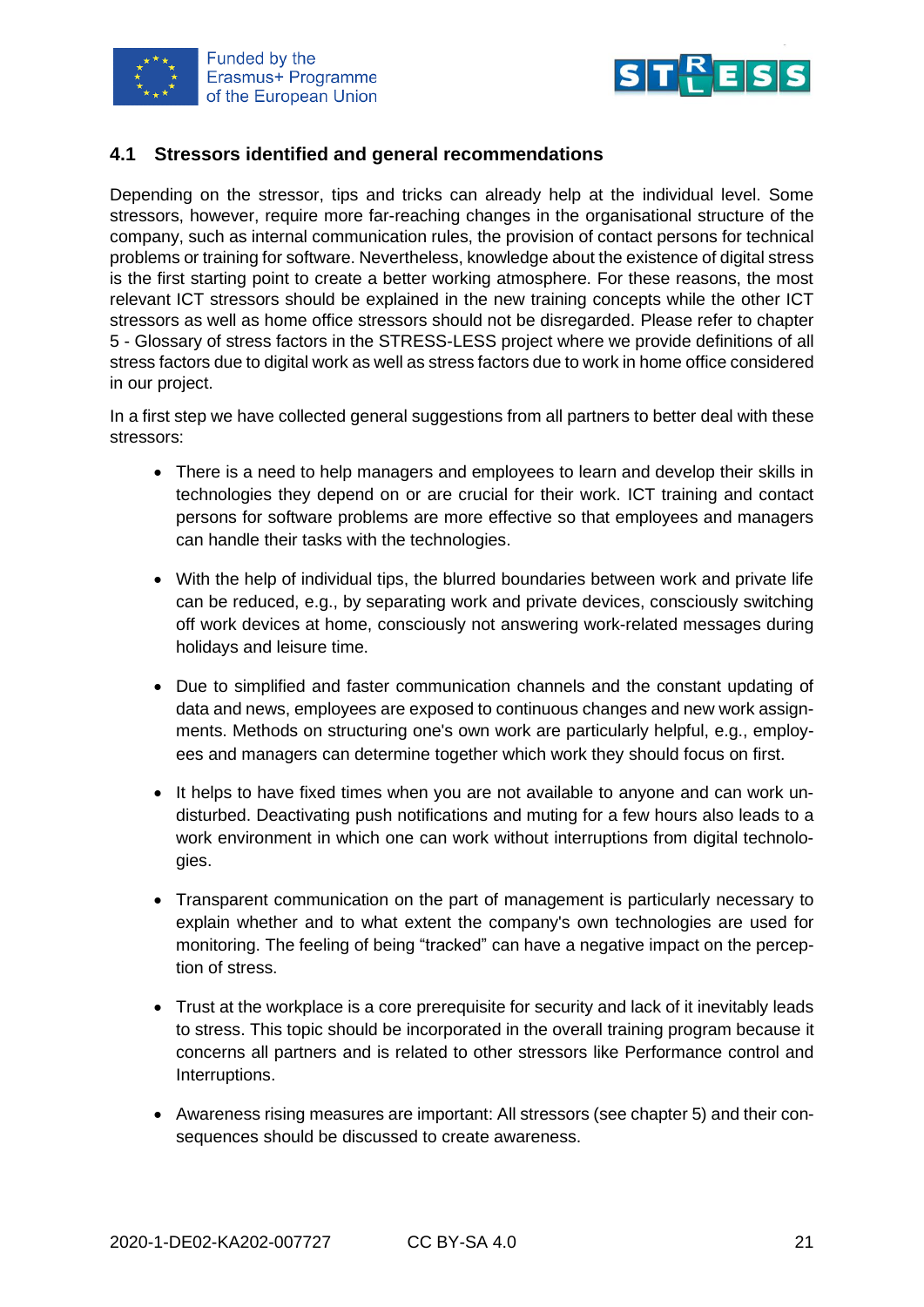



#### <span id="page-24-0"></span>**4.2 Specific inputs for the Web and App Development (IO2)**

The aim of web and app development is to provide digital training programmes for employees and managers, which they can access flexibly. The first step is to create an awareness of digital stress: How does digital stress arise and how does it affect me personally? In addition, training content will be provided on how to deal with digital stress using concrete practical examples and tips that each learner can try out for themselves. With the help of these practices, employees and managers should be shown ways in which they can actively and consciously adapt and improve their behaviour when dealing with digital technologies in their everyday working lives in order to be less stressed.

Regarding the pandemic situation we collected the following suggestion from partners. The management should

- provide employees with sanitary and institutional recommendations communicated by official sources (e.g., Ministry of health) and communicate the need to follow these recommendations, also when working at home.
- let them know that the situation may have an emotional impact and explain to them that fear and stress is a normal reaction in such situations, and they may manifest in multiple forms as preoccupation, pessimism, constant irritation, bad humour, anxiety, concentration problems, etc. Each person may experience this with different intensity.
- provide employees with proven recommendations on the design of the workplace, lighting, work postures, measures for the prevention of mental fatigue, stress management, sleep habits, physical exercise at home, healthy diets etc.
- The situation of lockdown at home during long periods may create psychological discomfort. Aiming to prevent or to reduce these effects, you can support workers with the specific recommendations, e.g., avoid too much information; to be permanently connected may unnecessarily raise the risk of anxiety; keep only on reliable sources of information; check the information you share or recognise the emotions; keep social contact through the new technologies, speak to close persons if it relieves you, etc.

Overall, the app as well as the web environment is particularly suitable for providing behaviourbased content for, e.g., raising awareness and knowledge regarding the topic of digital stress. Due to the general role of managers, it should be an overall focus to increase their awareness regarding digital stress.

#### <span id="page-24-1"></span>**4.3 Specific findings for the Blended Learning Solution (IO3)**

The blended learning solution is intended to cover a diverse programme for learners through the combination of online trainings and face-to-face events. According to the survey, many employees mainly prefer workshops and manager trainings, which should become part of the face-to-face Solution to create preferred learning environments. Similar to the Web and App Development (IO2), the aim is to provide employees and managers with a theoretical background on digital stress: How does it arise? What different factors (stressors) exist? What influence does it have on the way we work? In the further course, it will be shown which stress prevention measures exist in principle and how digital stress in particular can be dealt with.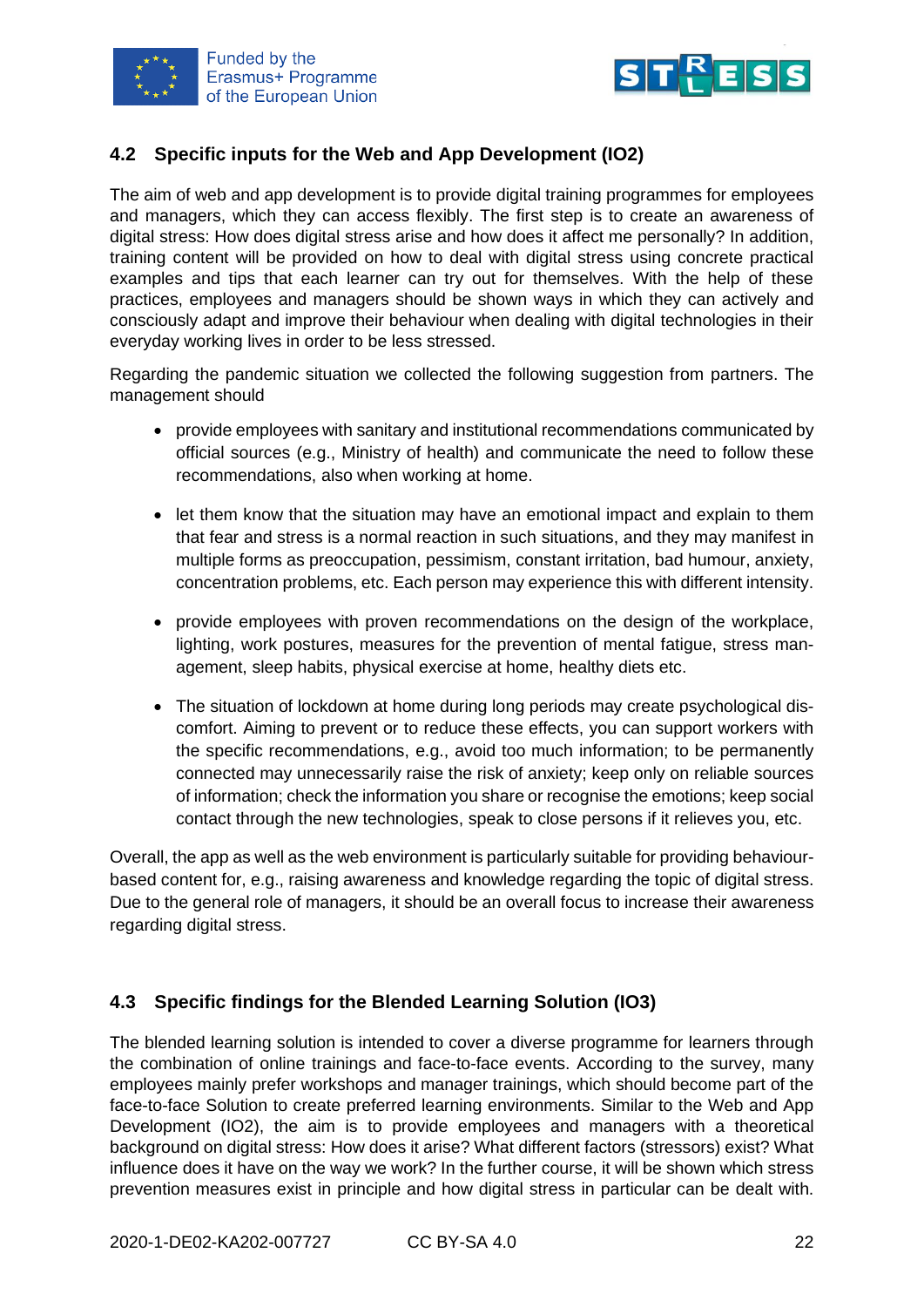



Stressors identified should be addressed at both individual and organisational levels (see explanation in section 4.1.) with the help of individual measures to improve the situation by employees and organisational frameworks and rules to lessen the feeling of blurred boundaries between work and private life. Further content should address different coping strategies, which help employees at individual level and informs managers on organisational level how digital stress can be prevented in the first place.

Individual and organisational level:

- According to the survey and the 5 top stressors, programmes for conscious behavioural as well as environmental (organisational) change should be developed. Content is designed to support the development of skills and self-discipline such as dealing with interruptions, resisting digital "temptations", taking digital breaks for the brain, physical exercises to relieve neck and back pain due to frequent sitting at a desk, breathing exercises to balance the sympathetic and parasympathetic nervous systems, and building confidence with technology use, etc.
- Gimpel et al.  $(2020)^{51}$  concluded in their study that employees with more experience or confidence in dealing with digital technologies and media cope better with the home office situation, which may also affect the general work situation. Therefore, training at individual level as well as an open communication with the management that it is okay to learn new technologies first and that there will be a constant change can help to tackle this issue.
- Content of a training programme should have to counteract stressors following Riedl et al. (2020)<sup>52</sup>: self-reflection of habits and motives, recognising one's own resources, body analysis and nutrition, and dealing with stress, exhaustion, and burnout. Fostering motivation and trust in teams, success factors in leadership communication at a distance, target setting and performance appraisal in the virtual world of work, digital and analogue interfaces in cooperation and efficient design of online meetings. Measures to overcome technical skill gaps: In order to successfully lead teams in the digital world, not only technical solutions but also social skills are needed to bridge the gap between the analogue and virtual worlds. Mindfulness based stress reduction and other methods that managers as well as employees can use to find coping strategies on individual level.
- We need to include Invasion of Privacy as a topic to address. On individual level we could talk about how to protect our privacy online and how to be less suspicious – more trustful in order to avoid stress. Invasion of Privacy on organisational level we could address in two ways: 1) how to protect the privacy of our employees and 2) how to talk about privacy to our employees, so that they understand that we are taking care of it.

see: Gimpel et al. (2020)

<sup>52</sup> see Riedl et al. (2020)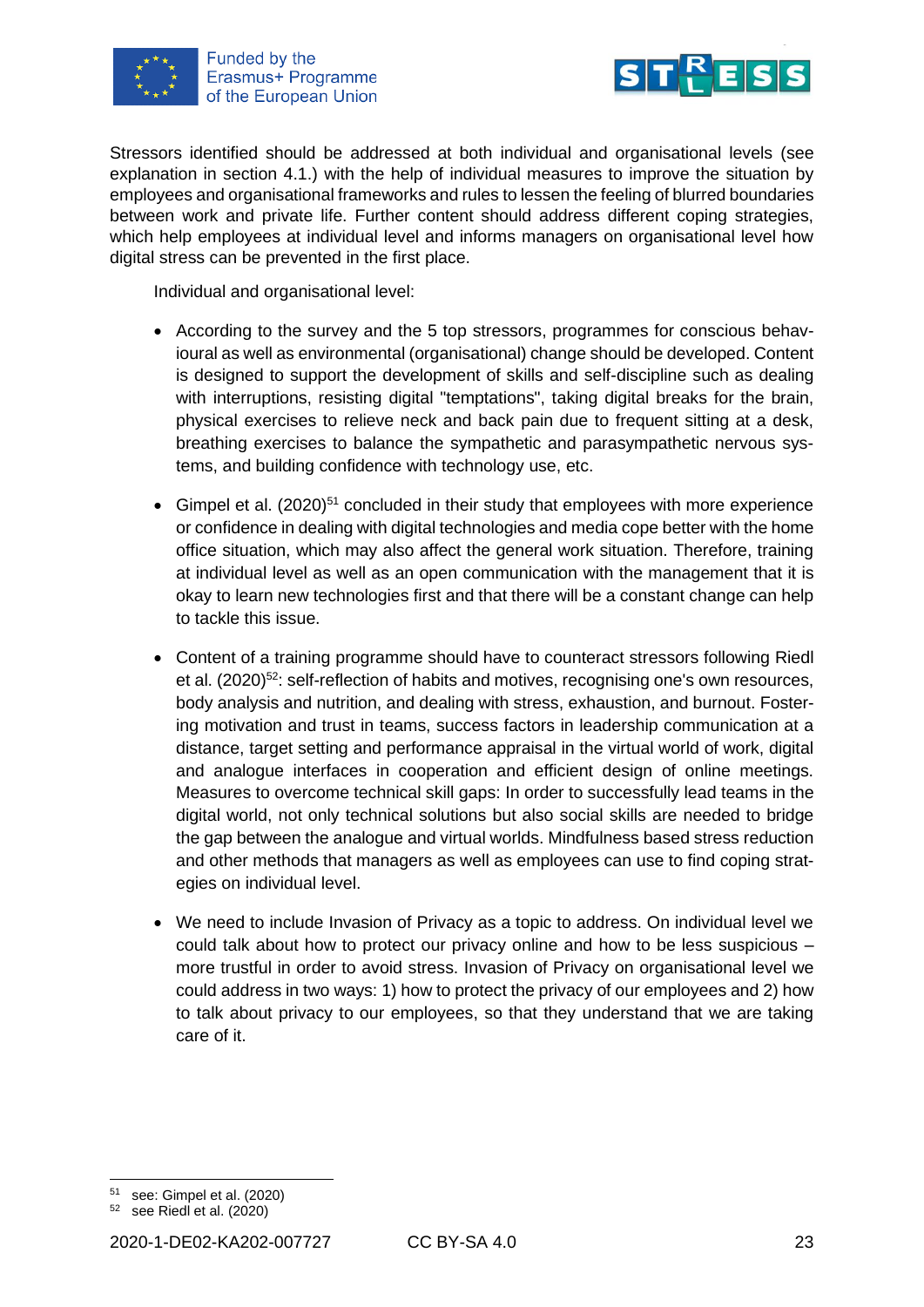

Funded by the Erasmus+ Programme of the European Union



Organisational level and policy level:

- All regulations and recommendations found in Spain make clear digital stress is not an individual problem of the employee, who simply needs to better cope with it. Stressors may be identified in the structure of the organisation (way of working, introduction of ICT, role conflicts, change of working, tools and devices) or in the capacities and skills of the employee (digital skills, level of ability to deal with challenges, etc.). Spanish legislations point out a clear responsibility of the employer to prevent possible risks and suggests training for the managers as well as for employees.
- However, remote work also demands more training, collaboration, flexibility and responsibility from employees. It also presents possible risks and challenges such as data protection and security gaps. The permanent digital presence and connectivity also brings consequences such as technostress, continuous working hours, computer fatigue and greater isolation at work. According to the European Framework Agreement on Telework of 2002 and 2009, which served as the basis for the framework agreement of the Royal Decree Law 28/2020 of the 22nd of September on distance working, the workload and performance standards should be equivalent to those of a comparable worker, present at the work premises.
- The research by the Oficina Internacional del Trabajo (2020) which is related to the Ministerio de Trabajo of Spain, shows that remote workers tend to work longer hours than when they are on the employer's premises. Employees who live with children or other dependents at home need to find extra time in their day to get their work done. As the questionnaire results show Spaniards do not perceive this so much as stress, as different parts of life are mixed up anyway, somehow. In my observation the issue is more that it is not perceived as stress as they try to cope somehow with the situation as it is, as unless you have savings or other income you cannot afford to think on alternatives. The awareness only starts when it is obvious that somebody is on its limits.
- Good practice example from Spain: there are working groups who are tasked with updating existing policy documents and identifying information and skills gaps. In addition, they are required to provide training, information provision and communication measures to ensure the participation and mental health of their team members during a period of telework. These measures shall include:
	- training on occupational safety, digital rights, psychosocial, ergonomic and organisational risks
	- digital communication strategies regarding accessibility, deadlines, employer and employees' expectations, the capacity of disconnecting
	- support services for employees with fears and concerns
	- promoting the separation of professional and private commitments through guaranteeing the right to disconnection and to a certain autonomy in the distribution of working time.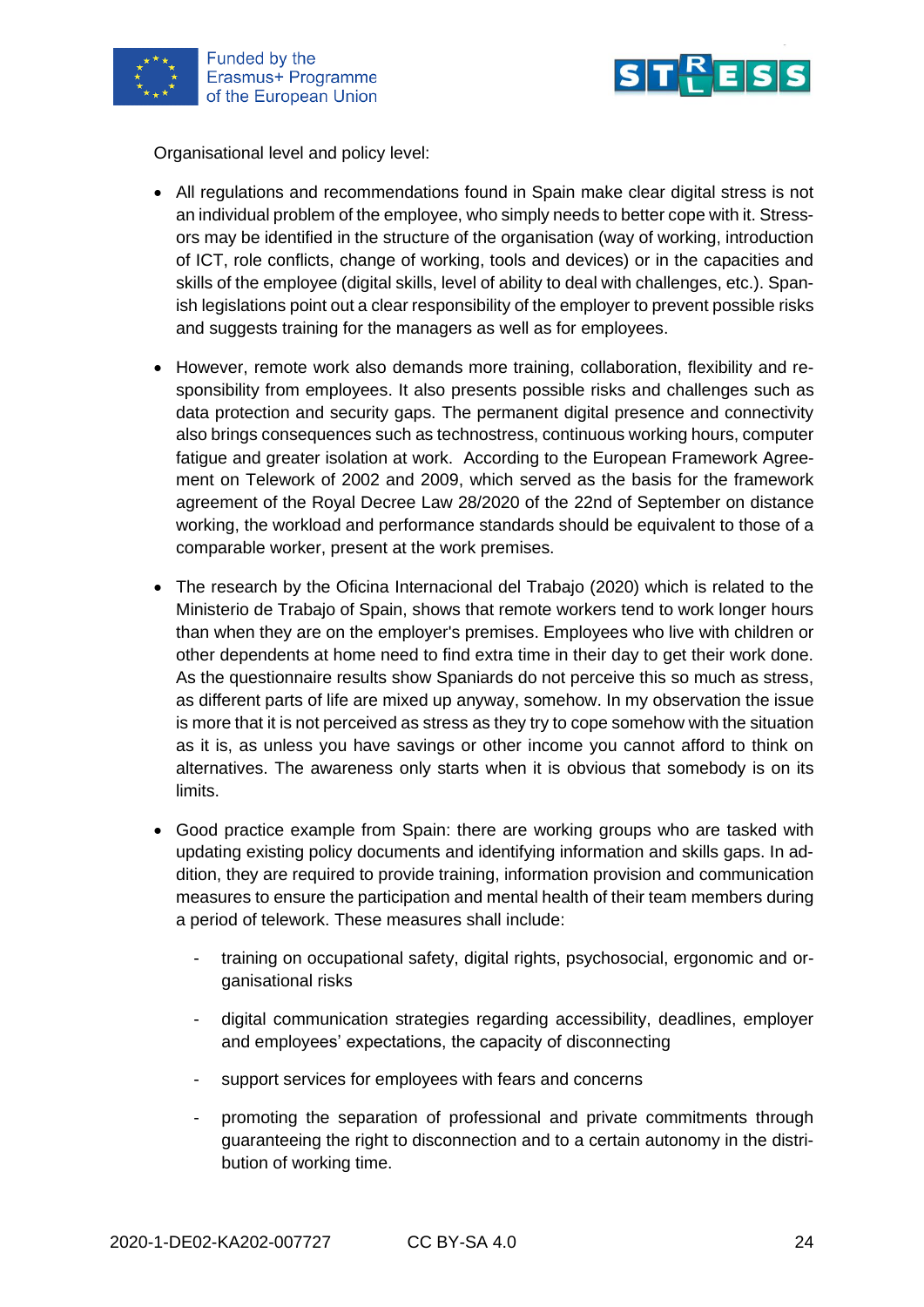



- Invasion of Privacy on policy level: organisations can address on policy level by raising the awareness of authorities that despite of the existing laws in the field, employees do not feel protected.
- Recommendations from the Bulgarian partner: awareness rising on the topic polarisation of opinions and contradictions and conflicts in society and economic uncertainty and its effects on stress level play an important role. Since this is not entirely a digital stress problem, we can address it within the common part of uncertainty, but maybe include some part about critical thinking.

#### <span id="page-27-0"></span>**4.4 Specific inputs for Training for Company Digital Stress Coaches (IO4)**

The Training for Company Digital Stress Coaches is designed to give companies the opportunity to train internal experts to act as a point of contact for employees and managers regarding digital stress and to help them cope better with digital stress. The programme is composed of two parts: In the first part, potential coaches will be taught theoretical basics about digital stress: How does stress work? How does it influence the way we work? What stress prevention measures are there? How can stress be managed? In the second part, coaching methods are taught: how to find out the individual needs of the person in order to support them in the best possible way and to find effective solutions. Another point is how the developed solutions can be implemented with the company structure and culture.

- In the course of the training, more attention should be paid to the relevant ICT stressors and the home office stressors identified via the survey. With the help of the trainer, it should be worked out why the stressors exist and at what level (individual or organisational) they should be addressed in order to best mitigate the consequences. In this context, special contents for dealing with managers and their crucial role in preventing digital stress should be provided. In doing so, showing the negative impact of digital stress on several health and organisational outcomes represent important facts for creating the necessary awareness. Furthermore, different coping strategies should be pointed out and how they can help to deal with stress, for example to reduce or avoid emotional exhaustion.
- In principle, the contents and recommendations made in the chapter "First findings for the Blended Learning Solution (IO3)" should also be included here. Probably also a risk assessment for employees and managers should be included in the training to be able to evaluate how individuals are doing in dealing with digital stress. Then more suitable solutions can be offered.
- However, the content must be prepared from the perspective of the organisation and the coaches and supplemented by the coaching methods. All partners will provide their concrete inputs later in the project.

When planning the training structure and content it might be useful to distinguish between different levels as already mentioned above. A possible structure to organise content could be based on a differentiation like this: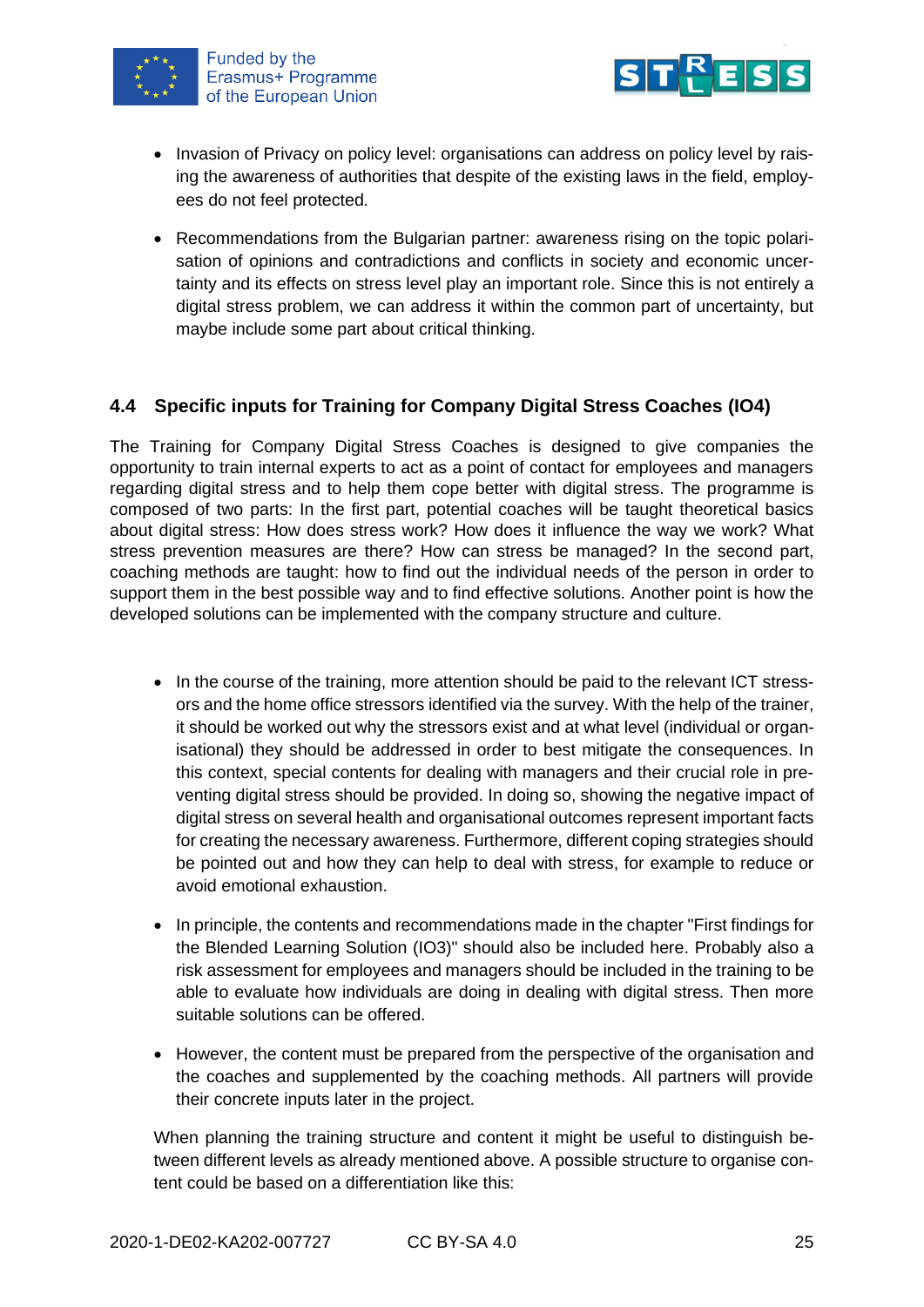



A) Policy decisions that should be addressed but are difficult to change, e.g., the home office regulations and other provisions of labour law that have an impact on the aims of our project.

B) Operational decisions, guidelines and resolutions given by management regarding stress due digitalisation (technostress). These are easier to resolve than the political ones, yet often require long coordination paths within the company. We should soon start to collect concrete inputs.

C) Decisions that employees can take into their own hands: e.g., clear agreements with their superiors on digital work and home office, demanding regular meetings, training for digital tools that are necessary for the job or taking care of a regular exchange with colleagues and clients themselves, etc.

D) Self-responsible measures provided to both managers and employees to better cope with stress caused by digitalisation on a personal level: e.g., learning strategies to cope better with digital stress: from relaxation methods to mindfulness methods to mediation, etc. The offer should be broad, as people have different needs/interests.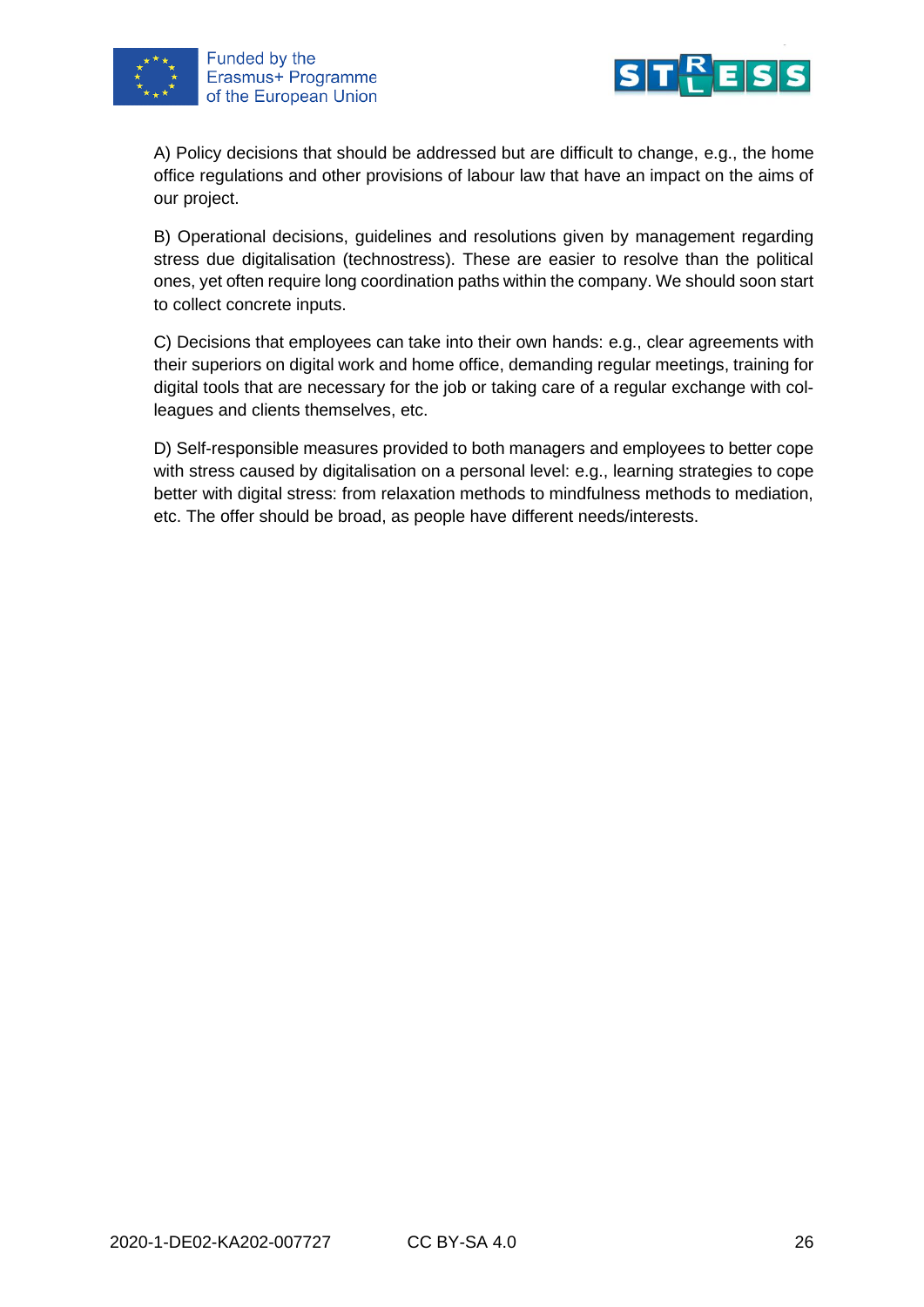



## <span id="page-29-0"></span>**5 Glossary of stress factors in the STRESS-LESS project**

#### **Stress factors of digital work**

An overview of relevant technostress factors considered in the project can be seen in Figure 1: Stress factors of digital work. The "Top 5 stressors", identified via the STRESS-LESS survey, are coloured dark blue, whereas the other stressors identified are coloured in light blue.



*Figure 1: Stress factors of digital work*

Source: Representation based on Gimpel et al. (2019)

| <b>No</b> | <b>Digital Stressor</b> | <b>Definition</b>                                                                                                                           |
|-----------|-------------------------|---------------------------------------------------------------------------------------------------------------------------------------------|
|           | Complexity              | describes the feeling to have inadequate skills in handling<br>job-related digital technologies.                                            |
| 2         | Insecurity              | describes the fear of losing one's job to other employees<br>with higher skills regarding digital technologies or due to<br>digitalisation. |
| 3         | Interruption            | deals with the feeling of more frequent interruptions during<br>work due to the use of digital technologies.                                |
| 4         | Invasion                | defines the feeling that boundaries between work and<br>private life are increasingly dissolving.                                           |
| 5         | Invasion of privacy     | deals with the feeling that privacy is violated due to the use<br>of digital technologies.                                                  |
| 6         | Non-availability        | addresses the feeling that needed digital technologies are<br>not available.                                                                |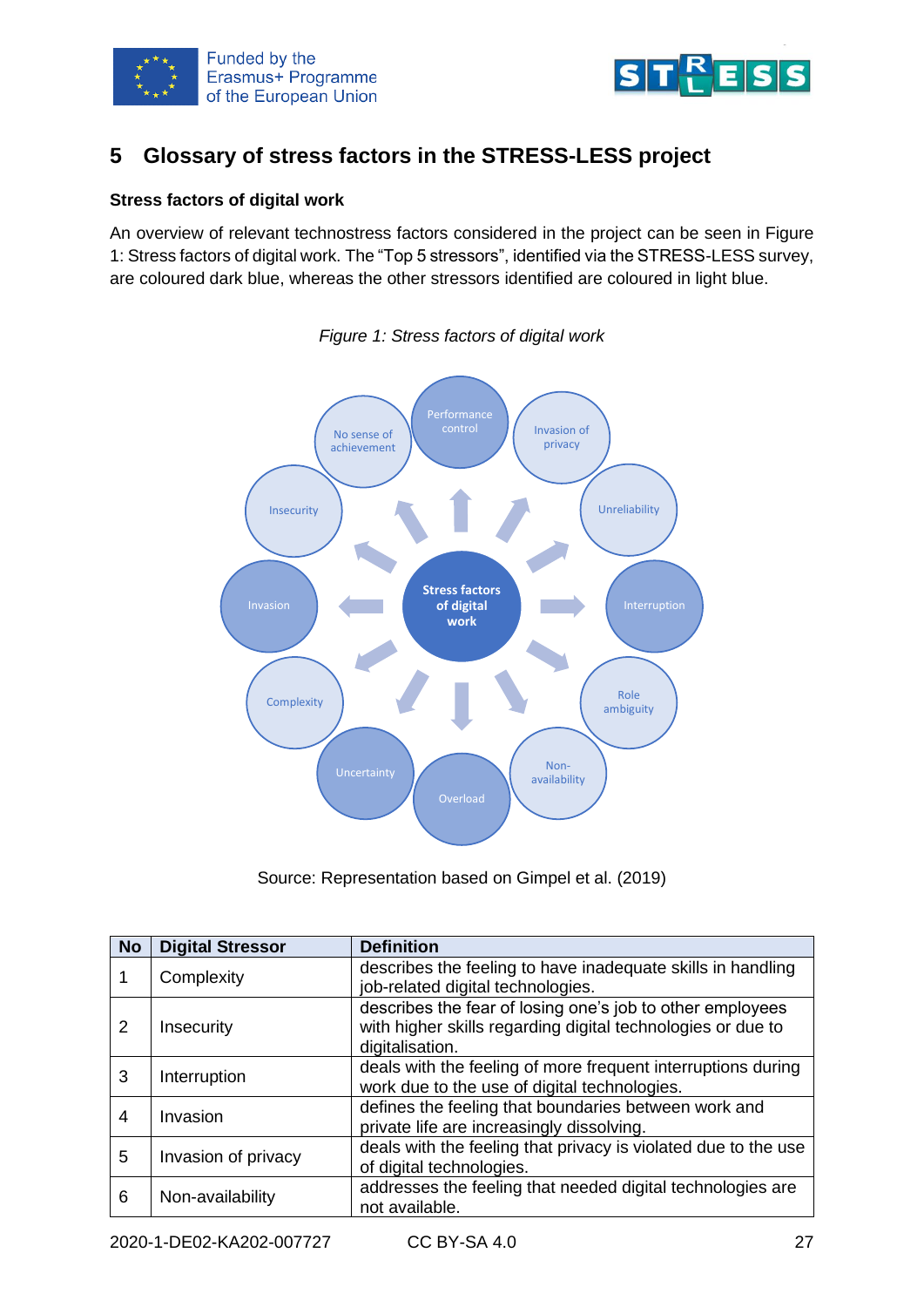



|    | No sense of<br>achievement | means the feeling of hardly achieving progress or success<br>in work, as these are less perceptible in the use of digital<br>technologies.    |
|----|----------------------------|-----------------------------------------------------------------------------------------------------------------------------------------------|
| 8  | Overload                   | addresses the feeling that workload increases due the use<br>of digital technologies.                                                         |
| 9  | Performance control        | defines the feeling that the use of digital technologies will<br>increase performance control and evaluation.                                 |
| 10 | Role ambiguity             | arises from the feeling that more time has to be invested in<br>solving problems with digital technologies than in actual<br>work activities. |
| 11 | Uncertainty                | deals with the feeling that skills have to be developed<br>regularly due to frequent digital changes.                                         |
| 12 | Unreliability              | defines the feeling that the digital technologies and media<br>used are unreliable and do not work as they should.                            |

Source: Gimpel et al. (2019)

#### **Stress factors due to work in home office**

Due to the changed way of working during the pandemic, another category of stressors was integrated into the STRESS-LESS survey, which provided information on the stressors people face in the home office.



#### *Figure 2: Stress factors due to work in home office*

Source: own representation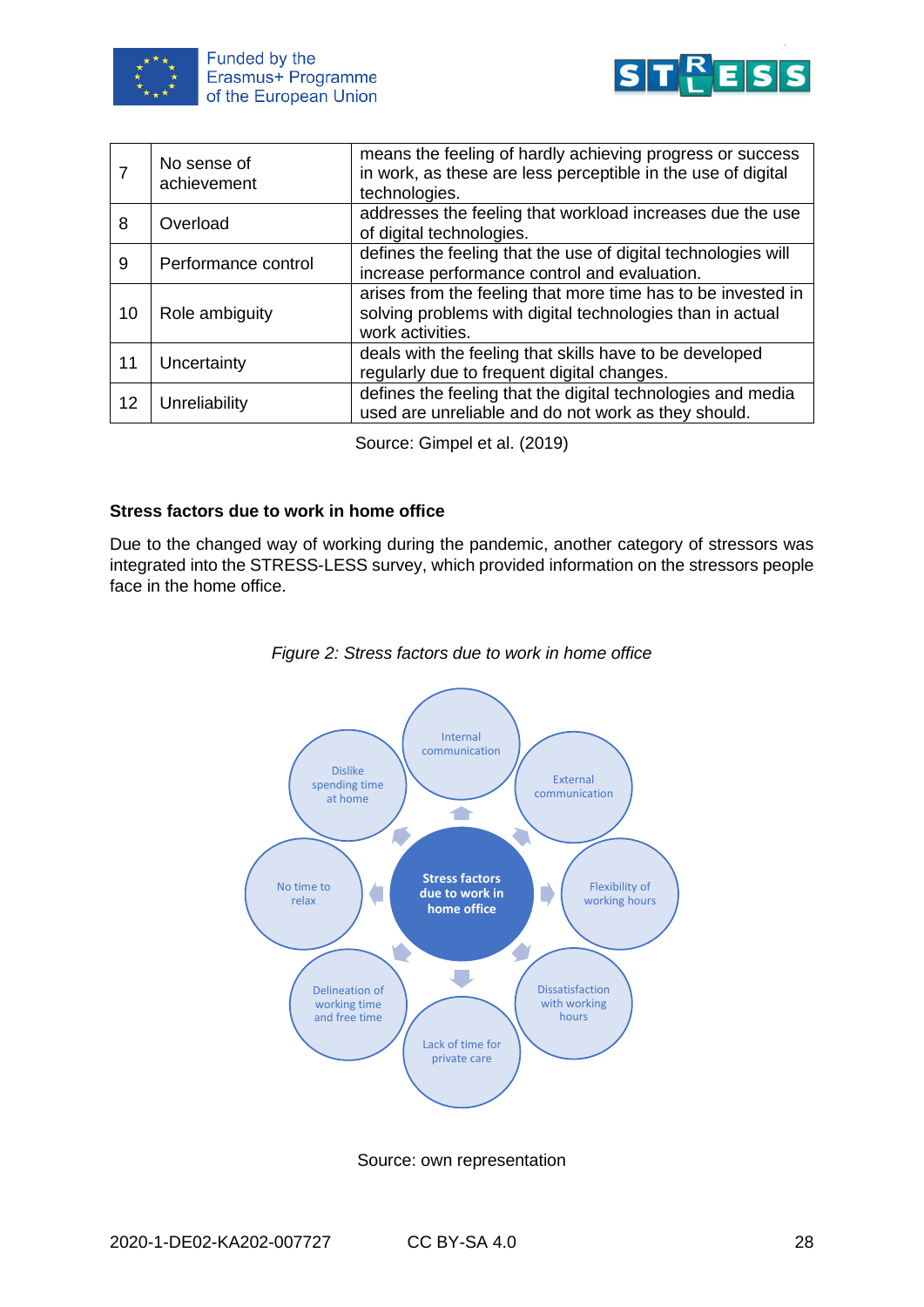



| <b>No</b> | <b>Home Office Stressor</b>     | <b>Definition</b>                                                                                                               |
|-----------|---------------------------------|---------------------------------------------------------------------------------------------------------------------------------|
| 1         | Internal communication          | describes the feeling that the internal communication                                                                           |
|           |                                 | within the company is only possible to a limited extent.                                                                        |
| 2         | <b>External communication</b>   | describes the feeling that the communication with people<br>outside of the own company is only possible to a limited<br>extent. |
| 3         | Flexibility of working<br>hours | deals with the perception of fixed working times in home<br>office.                                                             |
| 4         | Dissatisfaction with            | defines the level of dissatisfaction with the own working                                                                       |
|           | working hours                   | times in home office.                                                                                                           |
| 5         | Lack of time for private        | describes the perception of insufficient amount of time for                                                                     |
|           | care                            | private care (e.g., school-age children)                                                                                        |
| 6         | Delineation of working          | addresses the feeling of blurring boundaries between work                                                                       |
|           | time and free time              | and private time due to home office.                                                                                            |
| 7         | No time to relax                | defines the feeling of missing time for relaxation due to                                                                       |
|           |                                 | home office.                                                                                                                    |
| 8         | Dislike spending time at        | addresses the level of being dissatisfied by spending a                                                                         |
|           | home                            | large amount of time at home.                                                                                                   |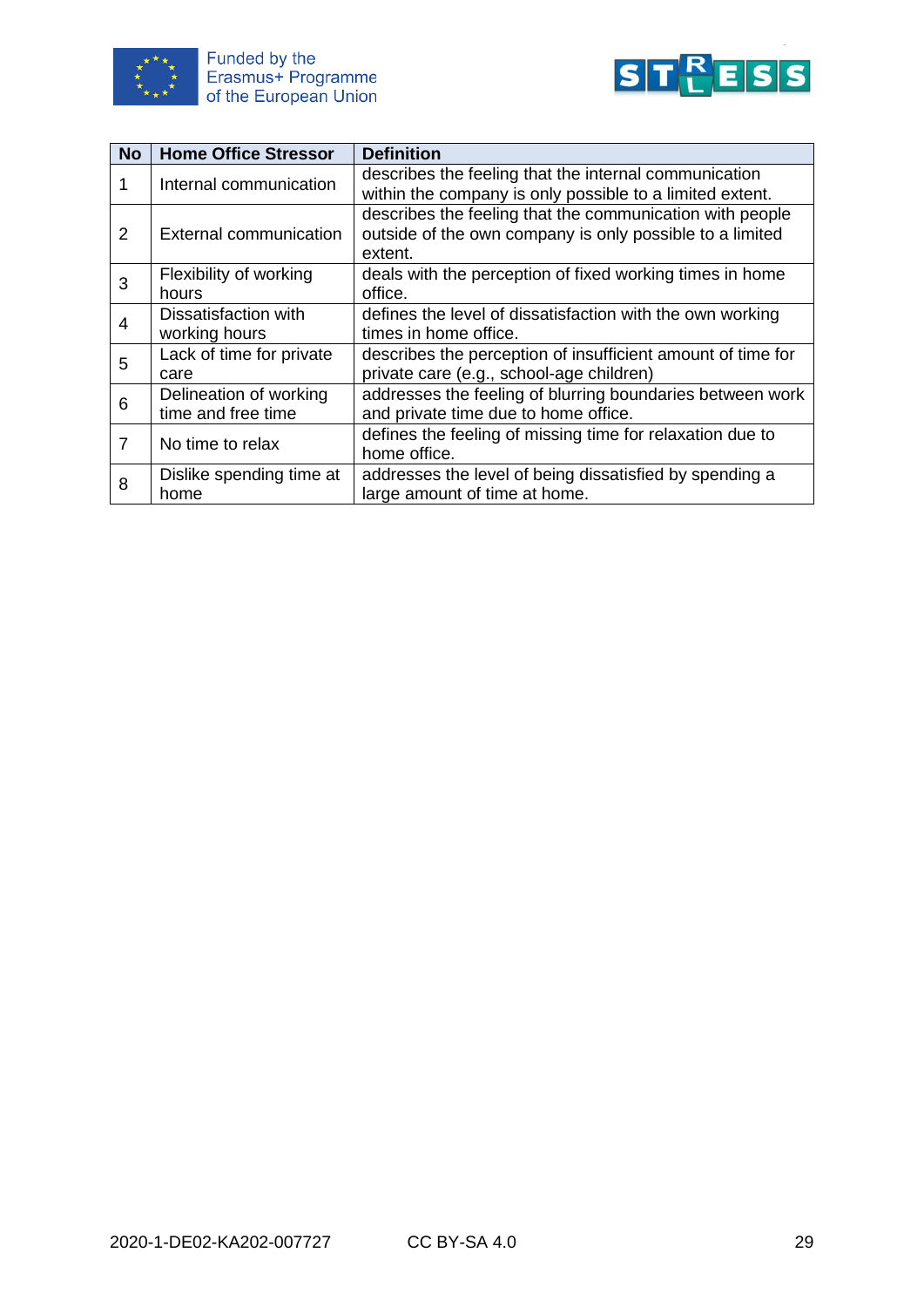



## <span id="page-32-0"></span>**6 Links & Downloads**

On our website you can download this report and various other information on the STRESS-LESS project. Follow us also on LinkedIn and let's stay in touch!

STRESS-LESS website: [www.stress-less-project.eu](http://www.stress-less-project.eu/) LinkedIn: <https://www.linkedin.com/showcase/stress-less-project>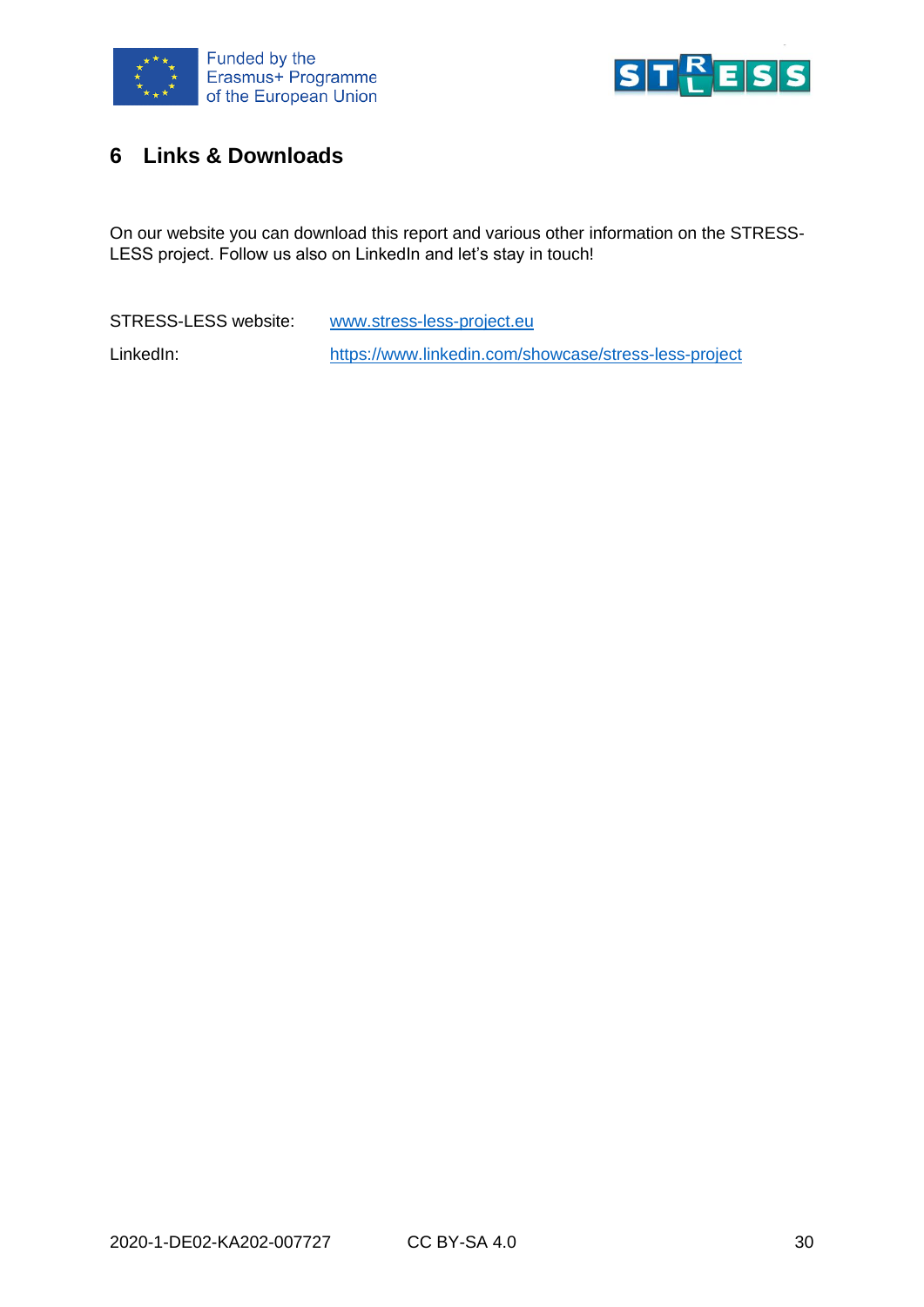



## <span id="page-33-0"></span>**7 Bibliography**

- Agencia Estatal Boletín Oficial del Estado (2021): Ley de prevención de riesgos laborales (LPRL); online available: https://www.boe.es/buscar/act.php?id=BOE-A-1995-24292
- Agencia Estatal Boletín Oficial del Estado (2020): Royal Decree Law 28/2020; online available: https://www.boe.es/buscar/act.php?id=BOE-A-2020-11043
- ALPHA Research. (2020): НЕГАТИВНА РАВНОСМЕТКА ЗА 2020-ТА ПОД ЗНАКА НА КОВИД-19. ОПТИМИЗЪМ ЗА 2021 В ОЧАКВАНЕ НА ВАКСИНА И ИКОНОМИЧЕСКО ВЪЗСТАНОВЯВАНЕ; online available: https://alpharesearch.bg/post/974-negativna-ravnosmetkaza-2020-ta-pod-znaka-na-kovid-19.html
- ALPHA Research. (2020): НЕГАТИВНА РАВНОСМЕТКА ЗА 2020-ТА ПОД ЗНАКА НА КОВИД-19. ОПТИМИЗЪМ ЗА 2021 В ОЧАКВАНЕ НА ВАКСИНА И ИКОНОМИЧЕСКО ВЪЗСТАНОВЯВАНЕ; online available: https://alpharesearch.bg/post/974-negativna-ravnosmetkaza-2020-ta-pod-znaka-na-kovid-19.html
- ALPHA Research. (2020): ОТРАЖЕНИЕ НА КРИЗАТА С КОРОНАВИРУСА ВЪРХУ БЪЛГАРСКИТЕ ГРАЖДАНИ И СТОПАНСКИТЕ СУБЕКТИ. ЧАСТ I; online available: https://alpharesearch.bg/post/967-otrajenie-na-krizata-s-koronavirusa-vurhu-bulgarskite-grajdani-istopanskite-subekti.html?lang=bg
- Antistresszentrum (2021): Hilfe bei Stress und Burnout in Wien; online available: https://www.antistresszentrum.at/
- Austrian Chamber of Commerce (WKO, 2021): Die künftigen Homeoffice Regelungen; online available: https://www.wko.at/service/arbeitsrecht-sozialrecht/homeoffice-die-kuenftigenregelungen.html
- Bakker, A. B. (2004): Using the job demands resources model to predict burnout and performance. Human Resource Management.
- Bakker, A. B. (2007): The job demands-resources model: State of the Art. Journal of Managerial Psychology
- Barber, L. K. (2015): Please respond ASAP: Workplace telepressure and employee recovery. Journal of Occupational Health Psychology
- Bund Verlag (2020): Kommt endlich ein Anspruch auf Homeoffice? online available: https://www.bundverlag.de/aktuelles~Kommt-endlich-ein-Anspruch-auf-Homeoffice-~.html
- КОДЕКС НА ТРУДА. (2020); online available: https://www.lex.bg/laws/ldoc/1594373121
- Cox, A. (2015, 07 15): Scoping study for a foresight on new and emerging occupational safety and health (OSH) risks and challenges; online available: https://op.europa.eu/en/publication-detail/- /publication/37e59a3f-08aa-4472-872a-3daf0cc9305d/language-en
- Day, A. P. (2012): Perceived information and communication technology (ICT) demands on employee outcomes: The moderating effect of organizational ICT support. Journal of Occupational Health, 17(4)
- Fonds Gesundes Österreich (FGÖ): Betriebliche Gesundheitsförderungsprojekte; online available: https://fgoe.org/projekte\_bgf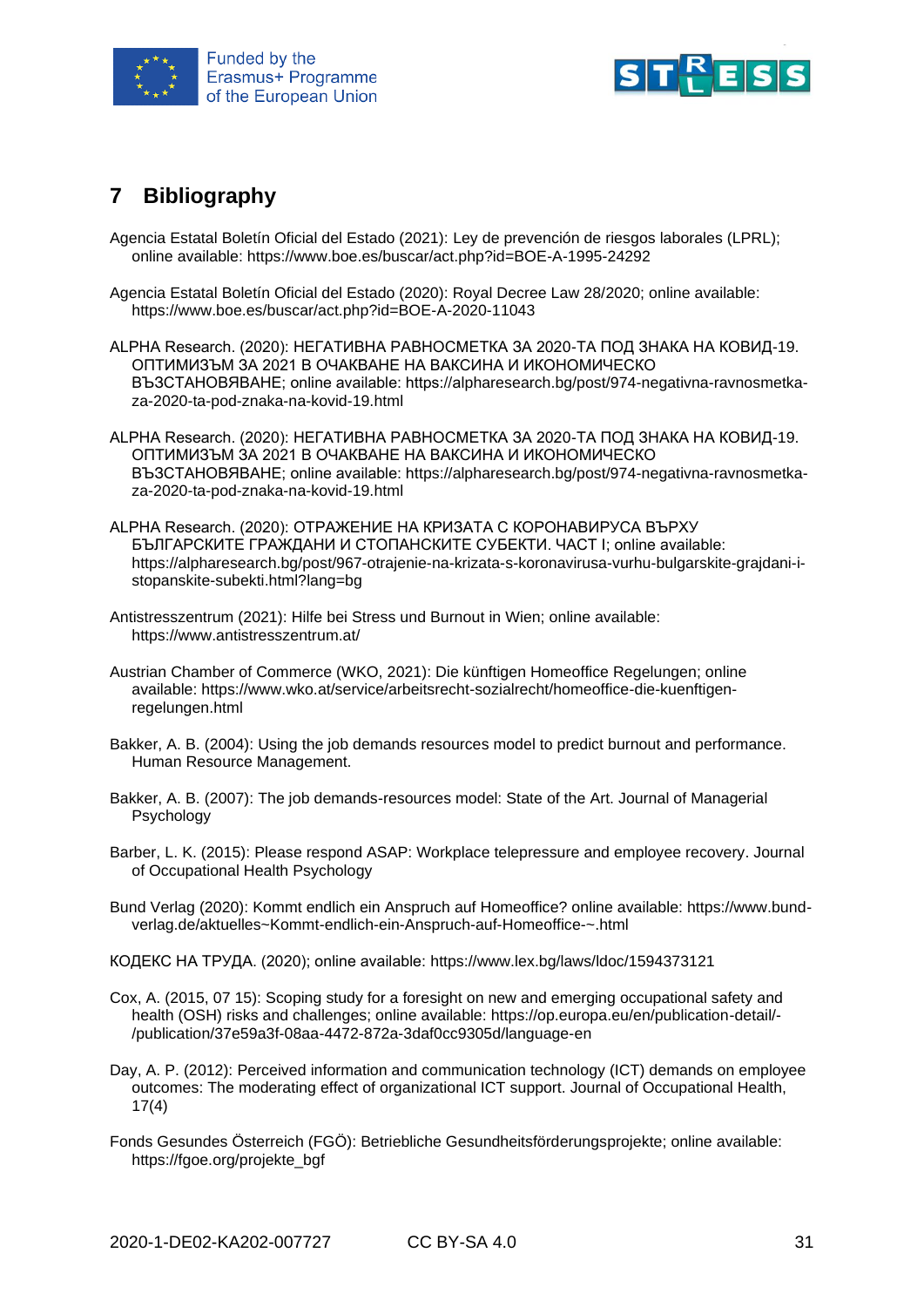



- Gallup International Bulgaria. (2020): Българите подкрепят отваряне на 21 декември; online available: https://www.gallup-international.bg/44194/bulgarians-support-the-21st-december-easingof-measures/
- Gimpel, H., Lanzl, J., Regal, C., Urbach, N., Wischniewski, S., Tegtmeier, P., ... & Derra, N. D. (2019): Gesund digital arbeiten?!: Eine Studie zu digitalem Stress in Deutschland
- Gimpel, H., Bayer, S., Lanzl, J., Regal, C., Schäfer, R., & Schoch, M. (2020). Digitale Arbeit während der COVID-19-Pandemie. Eine Studie zu den Auswirkungen der Pandemie auf Arbeit und Stress in **Deutschland**

Haufe (2021): Was bei Homeoffice-Regelungen zu beachten ist; online available: https://www.haufe.de/personal/arbeitsrecht/homeoffice-was-beim-arbeiten-von-zuhause-zubeachten-ist\_76\_301172.html

Instituto Nacional de Seguridad y Salud en el Trabajo (2020): Prevención de riesgos psicosociales en situación de trabajo a distancia debida al covid-19. recomendaciones para el empleador; online available: https://www.insst.es/documents/94886/712882/Riesgos+psicosociales+y+trabajo+a+distancia+por +Covid-19.+Recomendaciones+para+el+empleador.pdf/70cb49b6-6e47-49d1-8f3c-29c36e5a0d0f

ИИНЧ-БАН. (2020, 03 29): Института за изследване на населението и човека на Българската академия на науките; online available: http://www.bas.bg/2020/03/29/

Knani, M. (2013): Exploratory study of the impacts of new technology implementation on burnout and presenteeism. International Journal of Business and Management

- Leung, L. (2011): Effects of ICT connectedness, permeability, flexibility, and negative spillovers on burnout and job and family satisfaction. Human Technology: An Interdisciplinary Journal on Humans in ICT Environments
- Leyh, C., & Bley, K. (2016): Digitalisierung: Chance oder Risiko für den deutschen Mittelstand?–Eine Studie ausgewählter Unternehmen. HMD Praxis der Wirtschaftsinformatik
- National Statistical Institute. (2020): NSI.bg; online available: https://www.nsi.bg/sites/default/files/files/pressreleases/ACT\_NF2020-11\_covid.pdf
- Organización International del Trabajo (2020): El teletrabajo durante la pandemia de COVID-19 y después de ella; online available: https://www.ilo.org/wcmsp5/groups/public/---ed\_protect/-- protrav/---travail/documents/publication/wcms\_758007.pdf
- Österreichischer Gewerkschaftsbund (ÖGB, 2021): Klare Regelungen für Home-Office fixiert; online available: https://www.oegb.at/themen/arbeitsrecht/rechte-und-pflichten-am-arbeitsplatz/klareregeln-home-fuer-homeoffice-fixiert
- Pfaffinger, K. (2020): Changing Forms of Stress as an Outcome of a Digitalised Work. München: Ludwig-Maximilians-Universität
- Real Instituto Elcano (2021): Challenges and opportunities for Spain in times of Covid-19; online available:

http://www.realinstitutoelcano.org/wps/portal/rielcano\_en/contenido?WCM\_GLOBAL\_CONTEXT=/ elcano/elcano\_in/zonas\_in/wp01-2021-chislett-challenges-and-opportunities-for-spain-in-times-ofcovid-19

Riedl, R., Fischer, T., Kalischko, T., Reuter, M. (2020): Digitaler Stress – Eine Befragungsstudie im deutschsprachigen Raum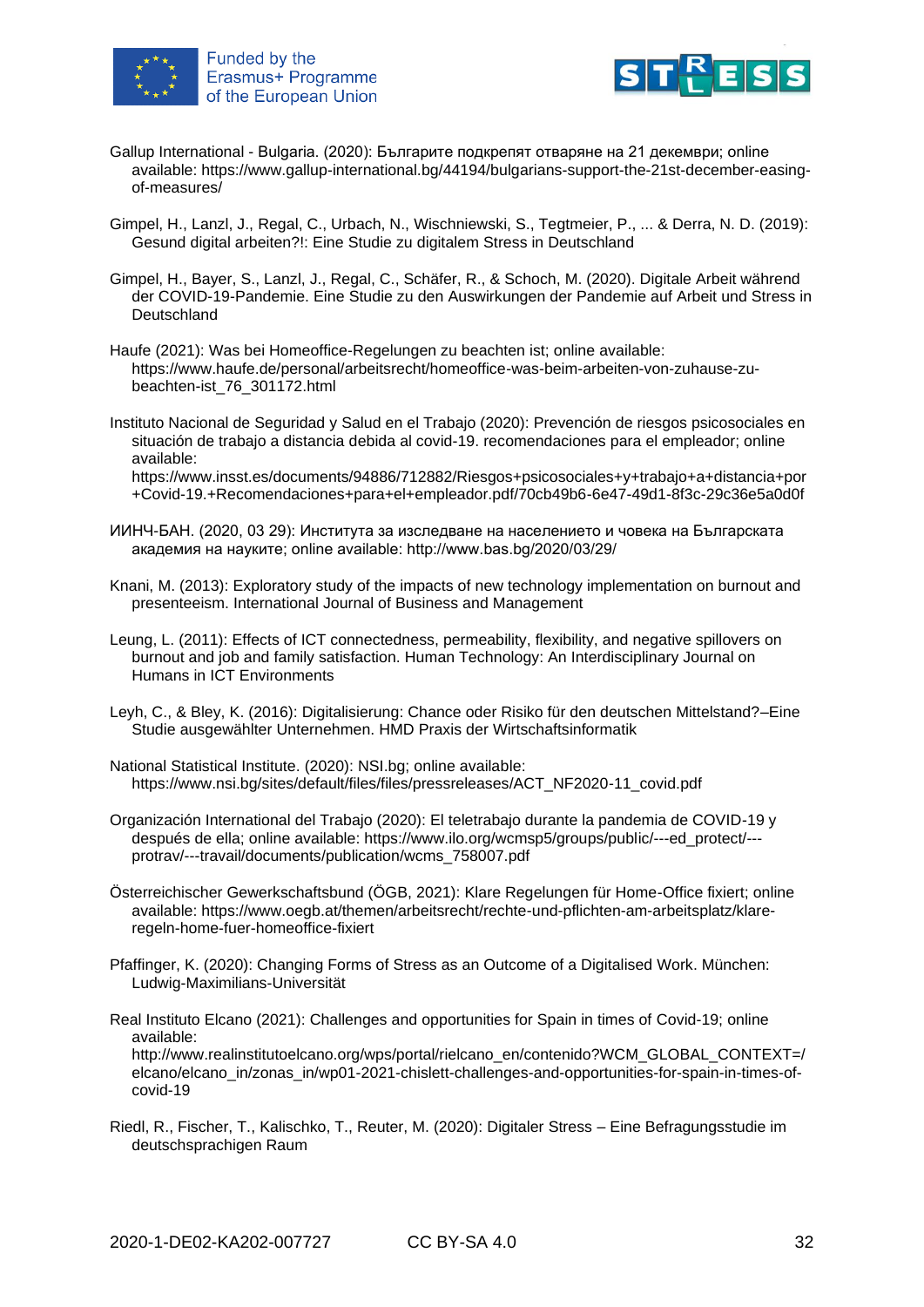



- НАРЕДБА № 7 ОТ 15 АВГУСТ 2005 Г. ЗА МИНИМАЛНИТЕ ИЗИСКВАНИЯ ЗА ОСИГУРЯВАНЕ НА ЗДРАВОСЛОВНИ И БЕЗОПАСНИ УСЛОВИЯ НА ТРУД ПРИ РАБОТА С ВИДЕОДИСПЛЕИ. (2005, 08 26): online available: https://www.lex.bg/laws/ldoc/2135509298
- НАРЕДА № 15 ОТ 31 МАЙ 1999 Г. ЗА УСЛОВИЯТА, РЕДА И ИЗИСКВАНИЯТА ЗА РАЗРАБОТВАНЕ И ВЪВЕЖДАНЕ НА ФИЗИОЛОГИЧНИ РЕЖИМИ НА ТРУД И ПОЧИВКА ПО ВРЕМЕ НА РАБОТА. (1999, 06 15); online available: https://www.lex.bg/laws/ldoc/-549687807
- НАРЕДБА ЗА РАБОТНОТО ВРЕМЕ, ПОЧИВКИТЕ И ОТПУСКИТЕ. (2020, 06 23); online available: https://www.lex.bg/laws/ldoc/-552858623
- Seguridad y Salud en el Trabajo (2021): Estrés laboral; online available: https://www.insst.es/estreslaboral
- Spiel et al.,(2020), Study by the University of Vienna (2021): Lernen unter COVID-19 Bedingungen; online available:<https://lernencovid19.univie.ac.at/ergebnisse/>
- Tarafdar, M., Tu, Q., Ragu-Nathan, B. S., & Ragu-Nathan, T. S. (2007): The impact of technostress on role stress and productivity. Journal of management information systems
- UGT Union General de Trabajadores (2016): Guía de buenas prácticas empresariales en GestióndelEstrésLaboral; online available: https://www.ugt.es/sites/default/files/node\_gallery/Galera%20Publicaciones/Guia%20Gestion%20Estres%20WEB.pdf
- Yun, H. K. (2012): A new open door: The smartphone's impact on work-to-life conflict, stress, and resistance. International Journal of Electronic Commerce
- ЗАКОН ЗА ЗДРАВОСЛОВНИ И БЕЗОПАСНИ УСЛОВИЯ НА ТРУД. (2017, 12 5): online available: <https://lex.bg/laws/ldoc/2134178305>